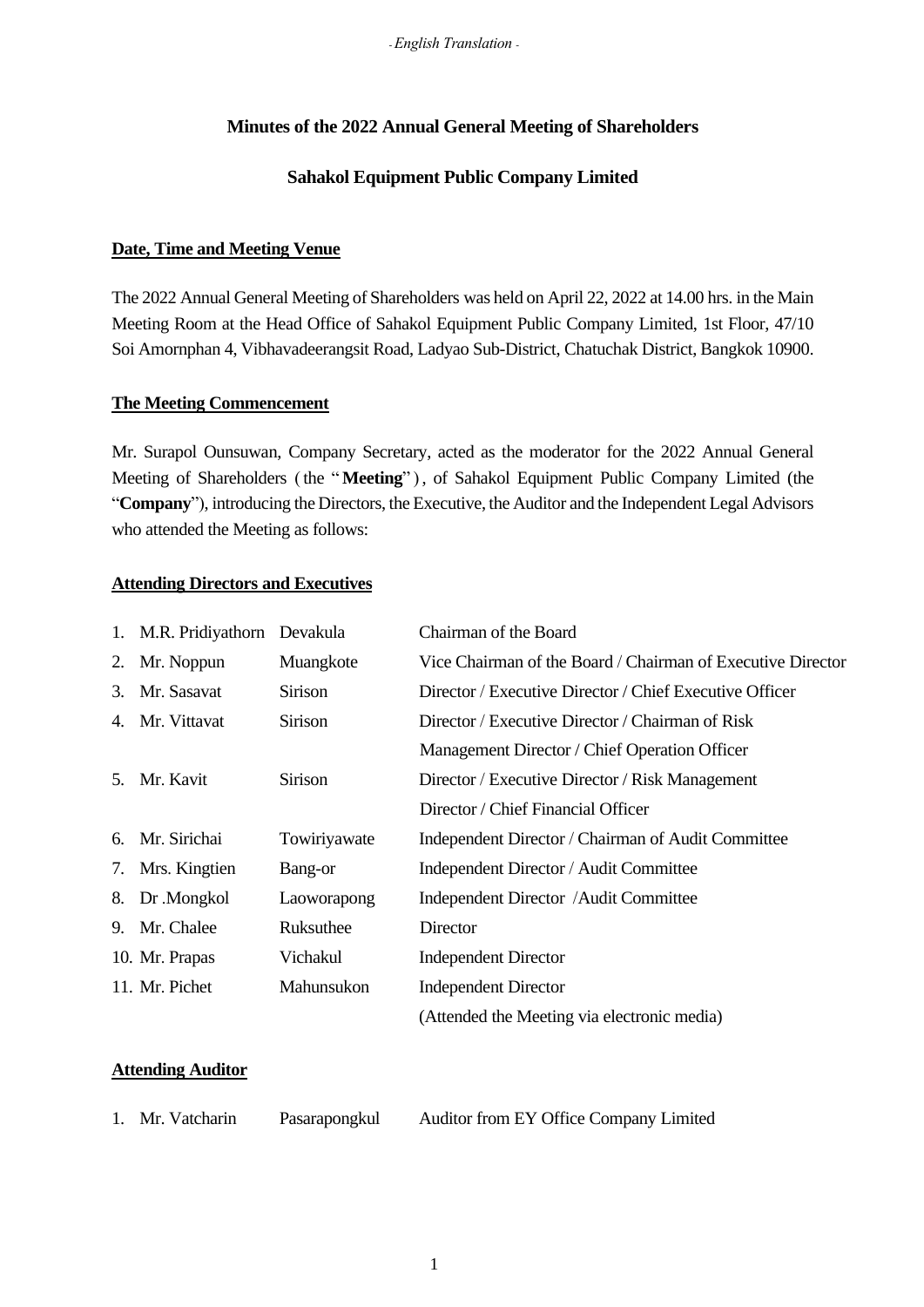|    | 1. Ms. Wichitphan | Klaiubon        | Independent Legal Advisor from Legal Advisory<br>Council Limited |
|----|-------------------|-----------------|------------------------------------------------------------------|
|    | 2. Mr. Kittipoj   | Kittikachorn    | Independent Legal Advisor from Legal Advisory<br>Council Limited |
| 3. | Ms. Kochapan      | Kingkaewjirakul | Independent Legal Advisor from Legal Advisory<br>Council Limited |

### **Attending Independent Legal Advisors**

In the Meeting, there were **18** shareholders and **22** proxies attending the Meeting, totaling **40** shareholders and proxies, representing **522,788,474** shares, equivalent to **45.49** percent of the total amount of the subscribed shares of the Company. Thus, the quorum was attained under the Articles of Association of the Company, which state that there must be no less than 25 shareholders and proxies or no less than a half of the total shareholders attending a meeting, and they must collectively hold no less than one-third of the total amount of the subscribed shares of the Company.

Prior to the 2022 Annual General Meeting of Shareholders, the Company had made an announcement to invite the shareholders to propose the names of qualified candidates for the position of a Director in advance via the Company's website and SET's channel between January 21, 2022 and February 25, 2022; however, no such proposal was made.

Prior to the commencement of the agenda, the Moderator informed the Meeting that regarding voting in each agenda item, if shareholders disapproved or abstained from voting, shareholders would vote in the ballot, raise their hand and hand over such ballot for voting in such agenda item to the staff. Subsequently, the Moderator explained to the Meeting regarding the voting principle and the vote count methods as well as which voting card would be deemed as invalid card (Details stated in the Invitation to the Meeting). The Moderator also informed the Meeting that prior to voting in each agenda item of the Meeting, attendees could make inquiries and provide suggestion with respect to such agenda item as deemed appropriate. Such shareholders or proxies were asked to announce their name and surname and inform the Meeting whether he/she was a shareholder or a proxy every time before making inquiries or providing suggestion. In case such inquiries or suggestions were not related to the considered agenda item, shareholders or proxies were requested to make suggestions or inquiries in the last agenda item.

Furthermore, the Moderator informed that the Company invited the auditor from EY Office Company Limited and the legal advisors from Legal Advisory Council Limited to answer any questions occurring from any agenda item to this Meeting for answering the relevant inquiries in each Agenda.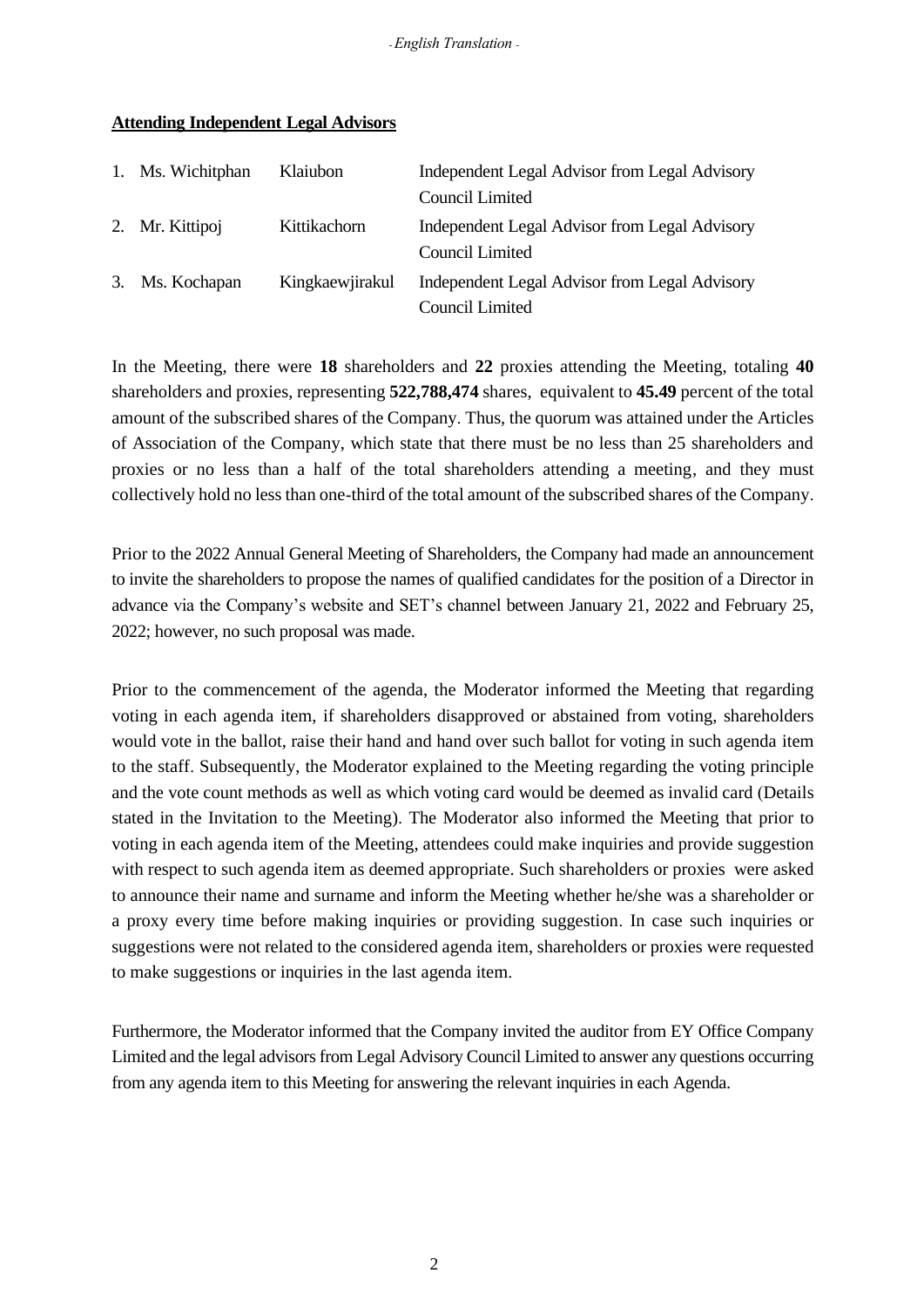Afterwards, M.R. Pridiyathorn Devakula, the Chairman of the Board, presided over the Meeting (the "**Chairman**"), and declared the 2022 Annual General Meeting of Shareholders to be duly convened and proceeded to conduct the Meeting in line with the agenda items as specified as follows:

## **Agenda 1 Matters to be informed by the Chairman**

The Chairman welcomed attendees and opened the Meeting. The agenda items would be announced in the following agenda.

**Resolution** This agenda was for acknowledgement only. No casting of votes in this agenda item was necessary.

# **Agenda 2 To consider and adopt the Minutes of the 2021 Annual General Meeting of Shareholders**

The Chairman informed the Meeting that the Company provided the Minutes of the 2021 Annual General Meeting of Shareholders, held on April 22, 2021 and submitted such minutes to the Stock Exchange of Thailand ("SET") within 14 days and to the Ministry of Commerce as prescribed by laws, as well as uploaded such minutes on the Company's website [\(https://www.sahakol.com\)](https://www.sahakol.com/), the details as shown in **Enclosure 1**, which the Company had delivered to shareholders along with the Invitation to the Meeting.

During this Agenda, there were **2** shareholders adding to the Meeting, holding **5,150,000** shares, resulting **42** attending shareholders and proxies in total, representing **527,938,474** shares, equivalent to **45.94** percent of the total amount of the subscribed shares of the Company.

The Chairman allowed the Meeting to provide suggestion and make inquiries on this agenda item.However, there were no shareholders who provided suggestions and made inquiries. Therefore, the Chairman proposed to the Meeting to cast their votes on this agenda item.

**Resolution of the Meeting** The Meeting adopted the Minutes of the 2021 Annual General Meeting of Shareholders held on April 22, 2021, as follows:

| Approval     |          | 527,938,474 votes, Equivalent to | 100.00            | $\%$ |
|--------------|----------|----------------------------------|-------------------|------|
| Disapproval  | $\theta$ | votes, Equivalent to             | 0.00 <sub>1</sub> | $\%$ |
| Abstention   |          | 0 votes, Not constituted as vote |                   |      |
| Voided       |          | 0 votes, Not constituted as vote |                   |      |
| Total $(42)$ |          | 527,938,474 votes, Equivalent to | 100.00            | %    |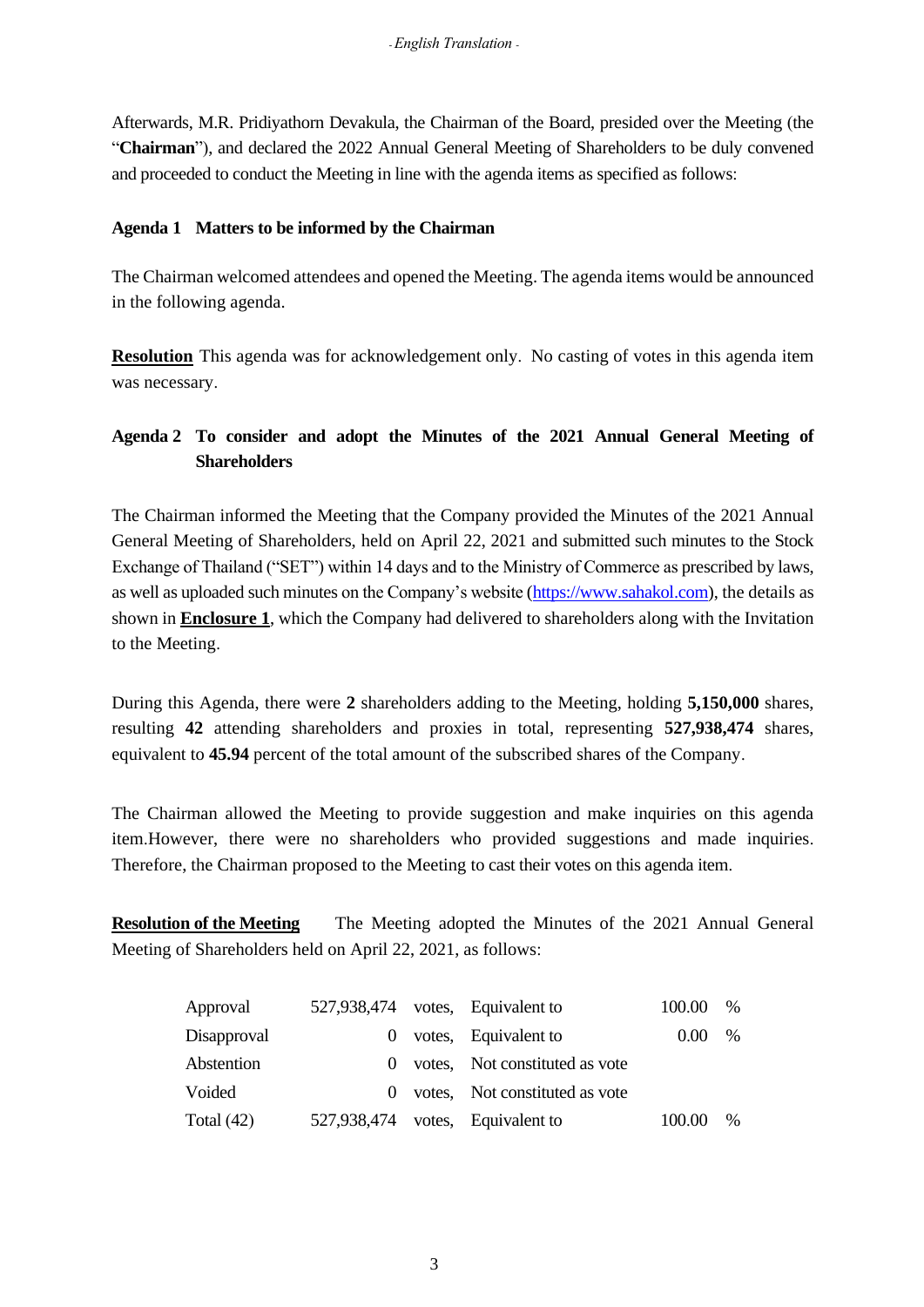**Resolution** This agenda item required a majority vote of shareholders who attended the Meeting and cast their votes, **excluding** abstentions from the calculation base.

# **Agenda 3 To consider and acknowledge the Company's operating performance for the fiscal year ended December 31, 2021**

The Chairman invited Mr. Sasavat Sirison, Chief Executive Officer, to report this agenda item to the Meeting. Mr. Sasavat Sirison reported to the Meeting the operating performance of the Company for the fiscal year ended December 31, 2021, as follows:

The Company had the total revenue for the year 2021 amounting to Baht 4,803 million, increasing by Baht 32 million or at 1 percent from the year 2020 with the total revenue amounting to Baht 4,771 million.

The gross profit, excluding depreciation (EBITDA), for the year 2021 amounted to Baht 1,604 million, decreasing by Baht 45 million or at 3 percent from the year 2020 with the gross profit amounting to Baht 1,649 million. The EBITDA margin decreased from 35 percent in 2020 to 34 percent in 2021.

The net profit in for the year 2021: Equity holders of the Company amounted to Baht 351 million, increasing by Baht 110 million or at 45 percent from the year 2020 that with the net profit amounting to Baht 241 million.

The Company had an interest-bearing debt to total equity decrease from 2.85 times in 2020 to 2.18 times in 2021 and such was expected to decline in 2022 and in years to come.

The long-term loan repayment and lease liabilities for the year 2021 amounted to Baht 1,553 million, increasing from the year 2020 with the long-term loan repayment and lease liabilities amounting to Baht 1,111 million due to loan repayment schedule of the bank and financial institution.

Financial costs decreased from Baht 316 million in the year 2020 to Baht 264 million in the year 2021 according to source of investment funds and cash flow management.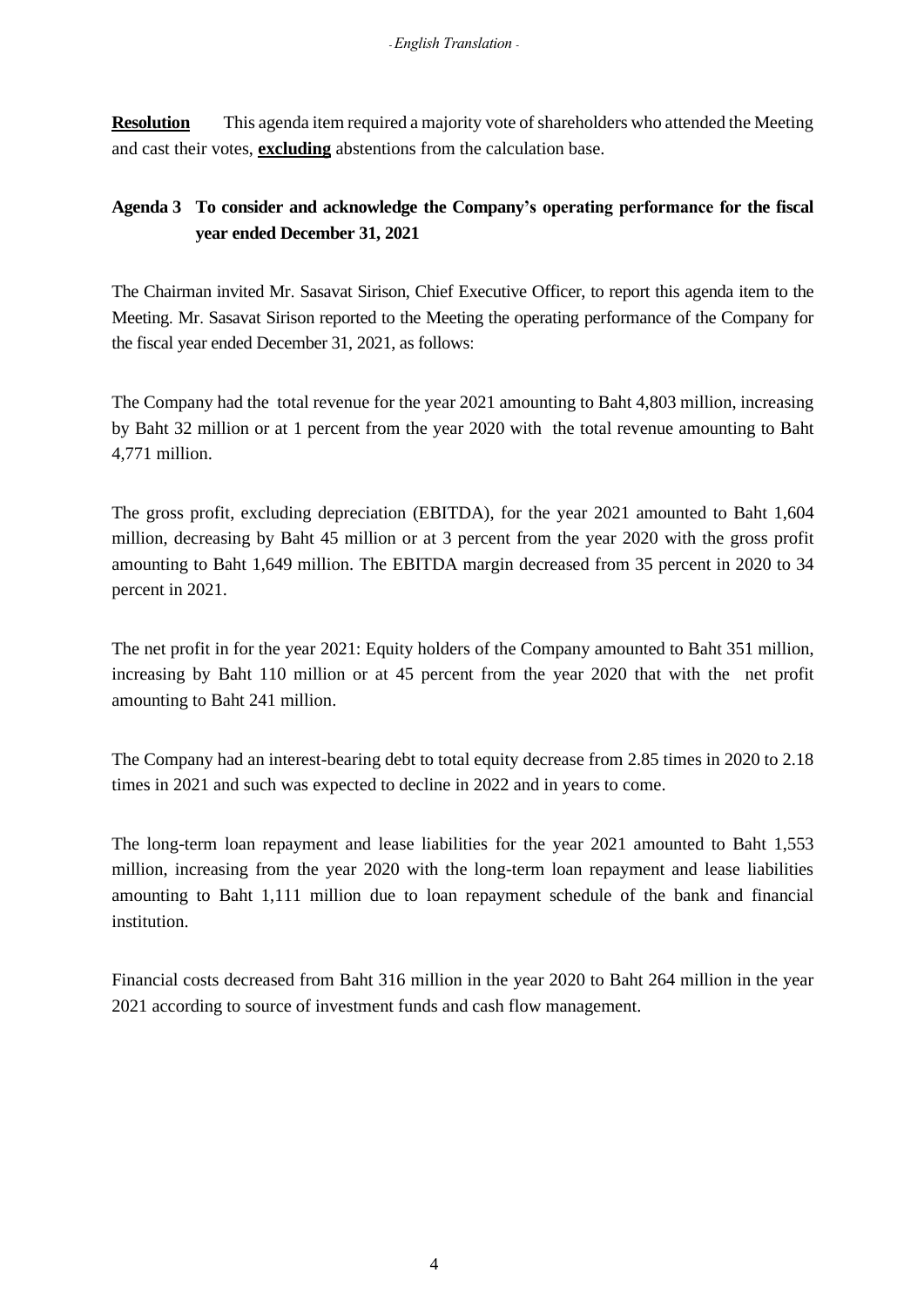

### **Production of each project**

### Overburden removal

- Mae Moh 8 project produced up to 51.3 million cubic meters, decreasing by 5.3 million cubic meters from the year 2020 because there was no conveyor belt (Line B conveyor) from Mae Moh 7 project. Therefore, the accumulated production was at 110 percent of the contract.
- Hongsa project produced up to 19.1 million cubic meters, increasing by 4.3 million cubic meters from the year 2020 due to the higher number of machines and equipment that the Company provided in order to meet the expectation of clients. Hongsa O&M project produced up to 32.2 million cubic meters, increasing by 5.8 million cubic meters from the year 2020 due to the Company's work efficiency. Therefore, the accumulated production was at 103 percent of the contract.

### Lignite removal

- Mae Moh 8 projects produced up to 5.6 million tons, increasing by 0.9 million ton from the year 2020 due to the efficiency and demand of Lignite from the Electricity Generating Authority of Thailand ("EGAT"). Therefore, the accumulated production was at 115 percent of the contract.
- Hongsa project produced up to 7.5 million tons, which was the same amount as the year 2020. Therefore, the accumulated production was at 103 percent of the contract.

### **Revenue and gross profit by project**

• The revenue of Mae Moh 8 Project from Overburden Removal in 2021 was Baht 3,268 million or at 68 percent of the total revenue, decreasing by Baht 8 million from 2020. Additionally, because of an increasing of the maintenance cost from the replacement of the deteriorating conveyor belt and a rise in oil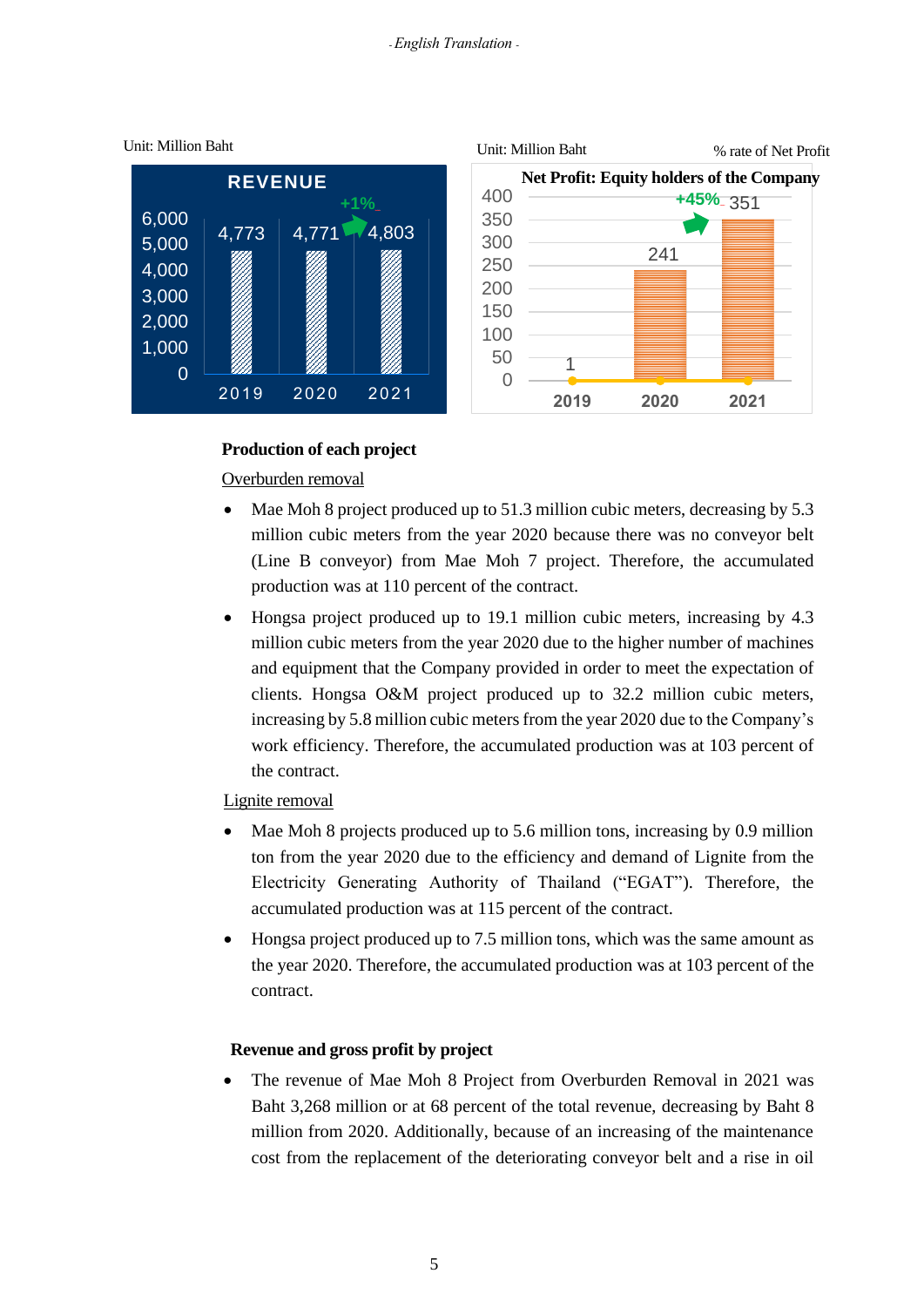price, the gross profit of the year 2021 was Baht 568 million, decreasing by Baht 157 million from the year 2020, which had the gross profit equivalent to Baht 725 million, leading to a decrease of the gross profit margin from 22 percent to 17 percent.

• The revenue of Hongsa Project from Overburden and Lignite Removal in 2021 was Baht 1,444 million or at 30 percent of the total revenue, increasing by Baht 241 million or at 20 percent from 2020, producing Baht 1,203 million due to a higher volume of the production from Overburden and Lignite Removal, despite the difficulties from a rise in costs to the bigger production volume according to the contract and the depreciation or the effect from COVID-19 pandemic about accessing working area and quarantine. In the year 2021, the gross profit was Baht 350 million, increasing by Baht 128 million or 58 percent from 2020 with a gross profit of Baht 222 million, leading to a increase of the gross profit margin from 18 percent to 24 percent.



#### Unit: Million Baht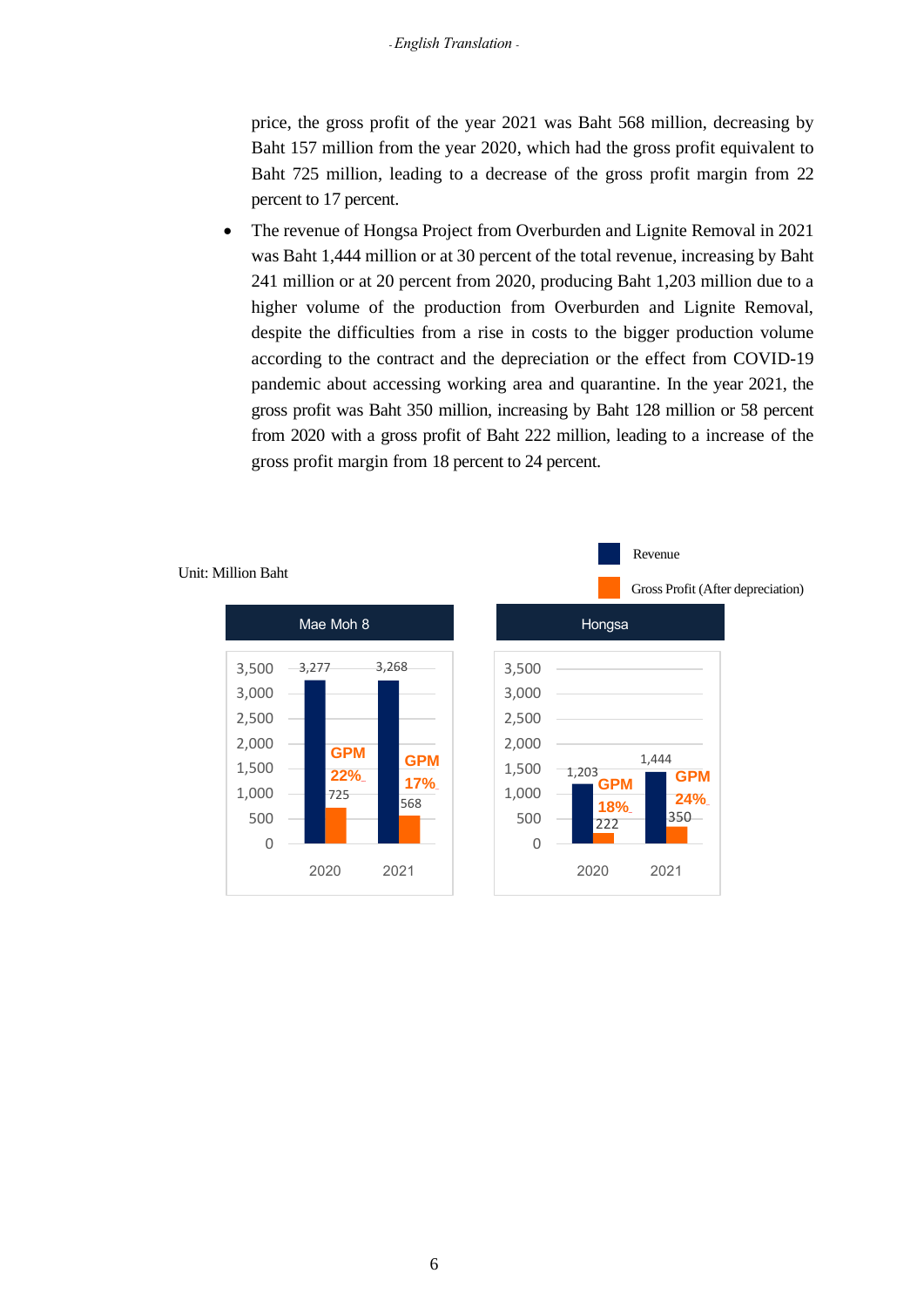

Unit: Million Baht

The total work remaining (Backlog) at the end of the year 2021 was valued at Baht 23,835 million: Hongsa D project was valued at Baht 6,910 million, Hongsa O&M project was valued at Baht 1,729 million, Mae Moh 8 project was valued at Baht 9,772 million, Nort Pit wall project was valued at Baht 837 million, Build, Lease and Transfer (BLT) project was valued at Baht 2,245 million, and Hongsa O&M Expansion project was valued at Baht 2,342 million.

For the future projects, Mae Moh 10 project is expected to start calling for bids approximately in the year 2024, and Hongsa project is expected to start calling for bids approximately in the year 2025.

The Chairman further explained to the Meeting that the past rainy season was not difficult due to the Company's good operation management, and although the gross profit of Mae Moh 8 project had declined from the previous year, meanwhile, the gross profit of Hongsa project increased, resulting the net profit of the Company increasing.

The Chairman allowed the Meeting to provide suggestions and make inquiries on this agenda item. There were several shareholders who provided suggestions and made inquiries and the answers of such inquiries were made as follows:

**Mr.Sompong Chitawattanon** A shareholder attending in person

inquired If the executive of the Company could assure the shareholders about bidding of Mae Moh 10 project and suggested the Company considered business diversification.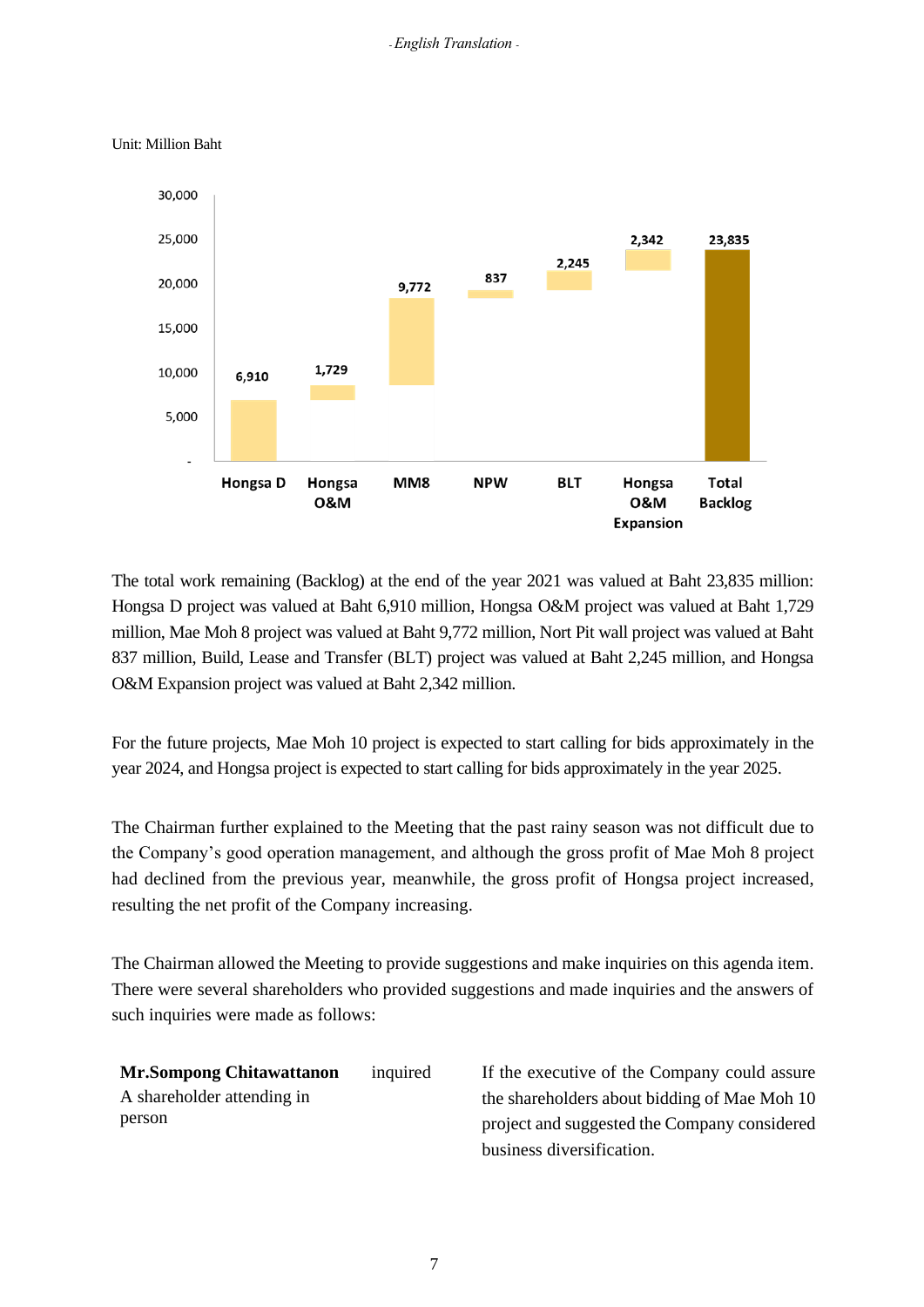| <b>Mr. Sasavat Sirison</b><br><b>Chief Executive Officer</b>          | clarified that | The company was confident and would do the<br>best. Due to the Company having some<br>machines and equipment from the previous<br>project that could be partly used. For the<br>diversification<br>business<br>matter,<br>he<br>acknowledged appreciation for the suggestion<br>and explained the company was in the process<br>of consideration and proceeding.                                                                                                                                                                                                                  |
|-----------------------------------------------------------------------|----------------|-----------------------------------------------------------------------------------------------------------------------------------------------------------------------------------------------------------------------------------------------------------------------------------------------------------------------------------------------------------------------------------------------------------------------------------------------------------------------------------------------------------------------------------------------------------------------------------|
| <b>Mrs.Reweewan Chaikong</b><br>Proxy                                 | inquired       | If she could have information on the progress<br>of the expansion in industrial raw water<br>business and asked if there was any issue and<br>when revenue would be made from such<br>business.                                                                                                                                                                                                                                                                                                                                                                                   |
| <b>Mr. Sasavat Sirison</b><br><b>Chief Executive Officer</b>          | clarified that | The feasibility study had been done, starting<br>with Phuket province due to its lack of water<br>supply, seeking a water supply producer, and<br>the demand of water suppler<br>would<br>continuously rise in the future. However, the<br>main problem of this project was the lack of<br>raw water source and no sustainable potential<br>source, as well as the pandemic situation, so it<br>was not suitable for investing in. The Company<br>had to postpone this project and study for high<br>potential, proper, and worthwhile investment<br>in other areas or provinces. |
| <b>Mr.Sawong Kittisiripan</b><br>A shareholder attending in<br>person | inquired       | 1. In the case of K-Factor value adjustment, if<br>it was worth it when compared to the<br>increasing cost.                                                                                                                                                                                                                                                                                                                                                                                                                                                                       |
|                                                                       |                | 2. In the case of legal reserve for the project in<br>Myanmar, how long that would take.                                                                                                                                                                                                                                                                                                                                                                                                                                                                                          |
| <b>Mr. Kavit Sirison</b><br><b>Chief Financial Officer</b>            | clarified that | 1. K - Factor value for adjustment was different<br>for 2 projects. The Hongsa project could be<br>fully compensated while Mae Moh project<br>could be partly compensated and calculated<br>from interval, which was more or less 4                                                                                                                                                                                                                                                                                                                                               |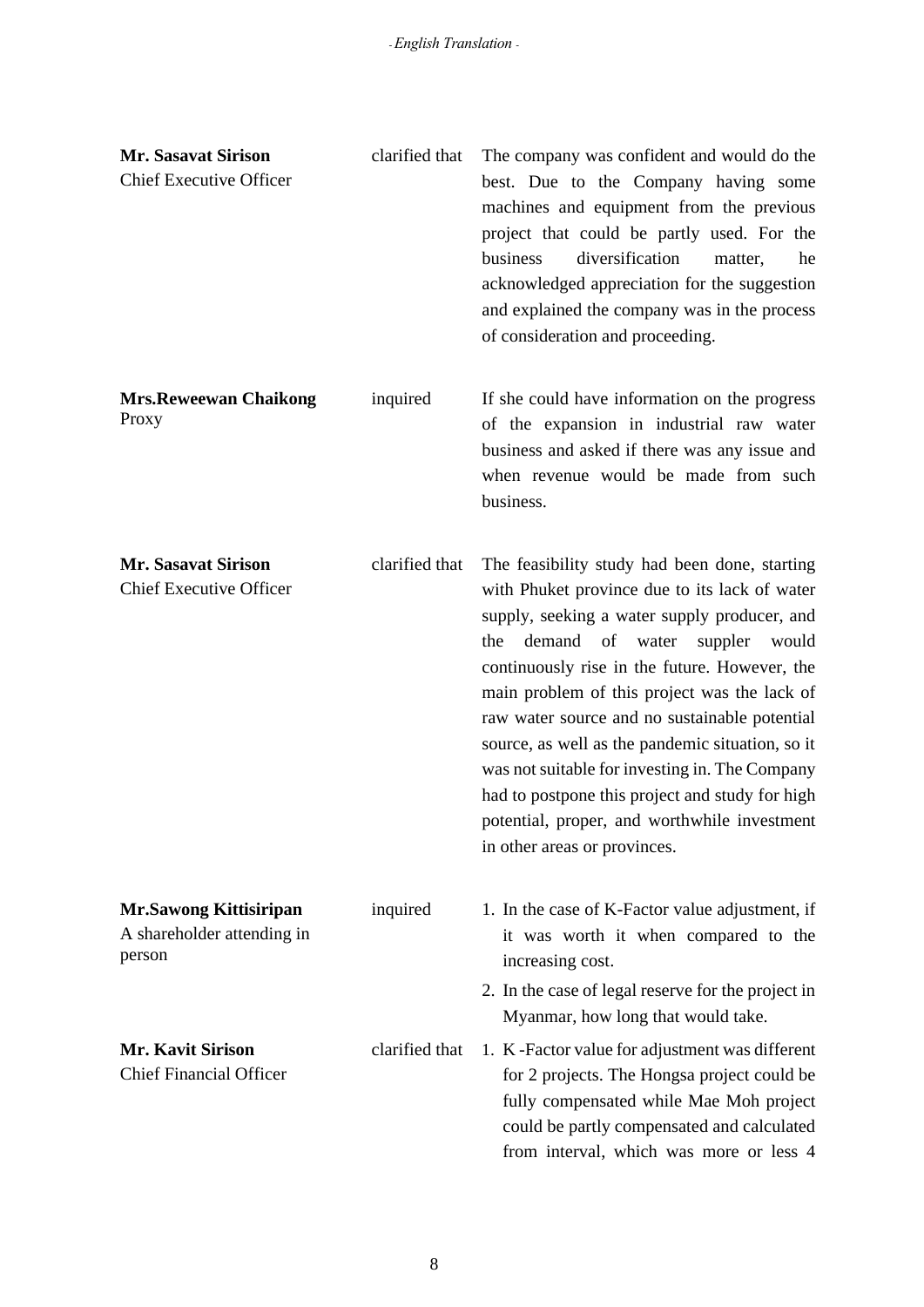percent of the total cost. However, they felt assured the fuel cost would not be over the budget that was set at the beginning of this year because of forward negotiation with suppliers and operation management in order to reduce fuel consumption rate and increase productivity.

2. The Company had full legal reserve for investing in the sub-companies and advance payment for surveying and developing natural resources while the mining concessions remained, which meant it was possible for the Company to still operate the mine.

**Resolution** This agenda item was for acknowledgement. No casting of votes in this agenda item was necessary.

# **Agenda 4 To consider and acknowledge the Company's report and the consolidated financial statement for the fiscal year ended December 31, 2021**

Before getting into this agenda item, the Moderator informed the Meeting about the resolution of the Meeting that this agenda item required a majority vote of shareholders who attended the Meeting and cast their votes, excluding abstentions from the calculation base.

The Chairman invited Mr. Kavit Sirison, Chief Financial Officer, to report this agenda item to the Meeting.

Mr. Kavit Sirison reported to the Meeting that in compliance with the Public Companies Limited Act B.E.2535, Section 112 and The Company's Article of Association, Articles 39, the Company had prepared a report and consolidated financial statements for the fiscal year ended December 31, 2021 for which the said statements would be audited by the certified auditor and reviewed by the Audit Committee from EY Office Company Limited prior to proposing for the Shareholders' consideration and approval. A summary of the key information in comparison with the previous year is as follows: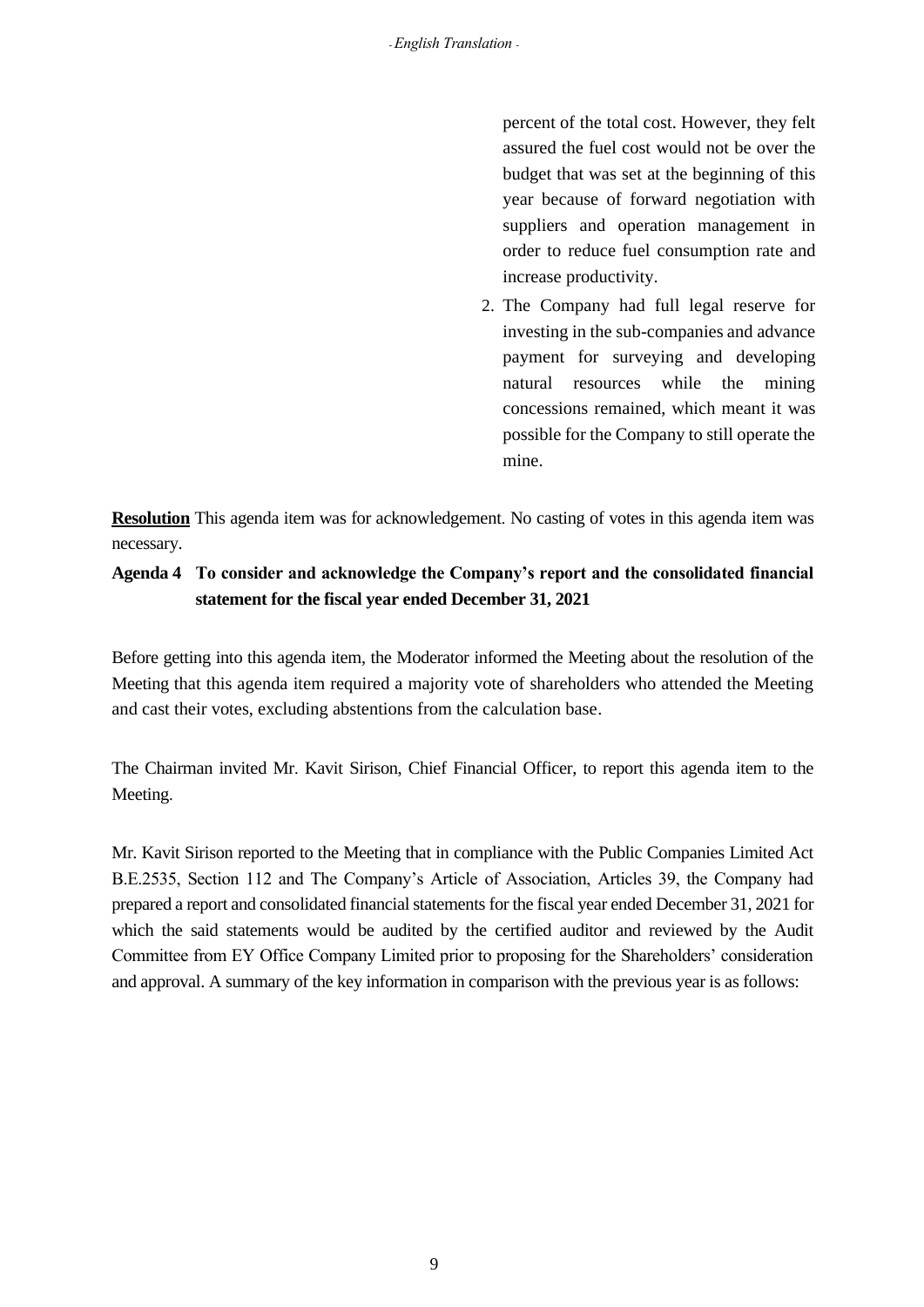|                                         | <b>Fiscal year ended on 31st December</b> |          |         |  |
|-----------------------------------------|-------------------------------------------|----------|---------|--|
| รายการ                                  | 2019                                      | 2020     | 2021    |  |
| <b>Total Assets (Million Baht)</b>      | 11,106.2                                  | 10,009.4 | 9,210.2 |  |
| <b>Total Liabilities (Million Baht)</b> | 8,941.3                                   | 7,597.1  | 6,551.8 |  |
| Shareholders' equity (Million Baht)     | 2,164.9                                   | 2,412.3  | 2,658.4 |  |
| <b>Total Revenues (Million Baht)</b>    | 4,772.9                                   | 4,771.3  | 4,803.0 |  |
| Total Cost and Expenses (Million Baht)  | 4,389.0                                   | 4,224.8  | 4,208.9 |  |
| Financial cost (Million Baht)           | 389.3                                     | 315.7    | 263.8   |  |
| *Net profit for the year (Million Baht) | 1.1                                       | 241.0    | 350.8   |  |
| Earnings per share (Baht per Share)     | 0.001                                     | 0.21     | 0.31    |  |

### **Consolidated Financial Statement**

*\*Net profit for the year (Equity holder of the Company)*

Mr. Kavit Sirison also reported the following details to the Meeting:

- 1) The maintenance cost; increasing by Baht 260 million from the conveyor belt replacement, which was approximately Baht 400 million for the whole year, resulting in Mae moh project 8 being able to resume operating until completion. The maintenance cost at 22.3 percent of the total revenue in 2021
- 2) Fuel cost; increasing by Baht 134 million due to the increased fuel priceduring the end of 2021. The fuel cost at 15.4 percent of the total revenue in 2021
- 3) Depreciation cost; was at 20.3 percent of the total price, decreasing by Baht 97 million partly due to the machines from Mae Mor 7 project which had already completed the project and depreciation had been completely calculated.
- 4) Cost of hiring the contractor and the machine rental fee; the efficient machine management of the Company led to the fewer times of hiring the contractor, value Baht 235 million, which the Company has been continuously following for 2 years.

Overall, the net profit in 2021 of Baht 350.8 million increased by Baht 109.8 million from 2020.

The operating cash flow of the year 2021 was at Baht 1,335 million, which was a better amount, increasing by Baht 108 million from 2020 while the Company had the cash flow from investing of Baht 119 million, decreasing by Baht 299 million from 2020. Thus, the Company had repaid the debt at the amount of Baht 1,300 million, which affected a decrease in financial cost and debt to equity ratio.

It was deemed appropriate to propose to the Meeting to consider and approve the Company's report and the consolidated financial statement for the fiscal year ended December 31, 2021, which were audited by the certified auditor, reviewed by the Audit Committee, and had approval from the Board of **Directors**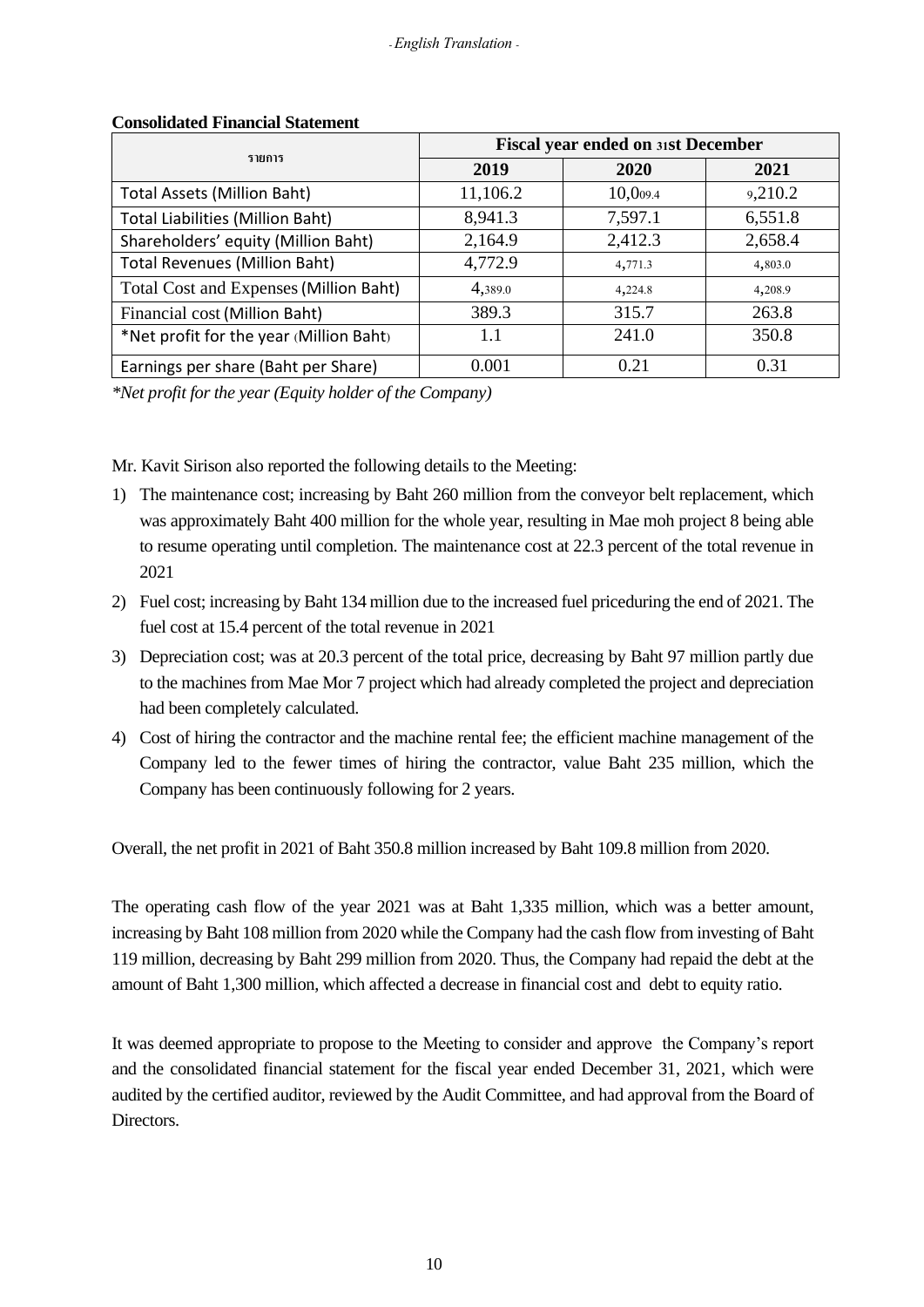During this Agenda, there were **2** shareholders adding to the Meeting, holding **1,650,000** shares, resulting **44** attending shareholders and proxies in total, representing **529,588,474** shares, equivalent to **46.0848** percent of the total amount of the subscribed shares of the Company.

The Chairman allowed the Meeting to provide suggestions and make inquiries on this agenda item. There were several shareholders who provided suggestions and made inquiries and the answers of such inquiries were made as follows:

| <b>Mrs. Reweewan Chaikong</b><br>Proxy from Thai Investors<br>Association | inquired       | As Russia-Ukraine War had caused a rise in the<br>oil price, and assuming it would continue<br>occurring, as well as inflation, would such<br>affect the Company and how would the<br>Company handle the situation.                                                                                                                                                                                                                                                                                                                                                                                                                                                                                                                                                                                                                                                                                                  |
|---------------------------------------------------------------------------|----------------|----------------------------------------------------------------------------------------------------------------------------------------------------------------------------------------------------------------------------------------------------------------------------------------------------------------------------------------------------------------------------------------------------------------------------------------------------------------------------------------------------------------------------------------------------------------------------------------------------------------------------------------------------------------------------------------------------------------------------------------------------------------------------------------------------------------------------------------------------------------------------------------------------------------------|
| <b>Mr. Kavit Sirison</b><br><b>Chief Financial Officer</b>                | clarified that | In the year 2022, the Company assumed that the<br>Company was able to control the cost in regards<br>to the maintenance cost (e.g., conveyor belt) as<br>had already happened since 2021. There was a<br>fixed cost for the main spare parts of machines<br>as agreed with the Vendors since the beginning,<br>so the cost could not be raised. Thus, such cost<br>would not be affected by the situation in this<br>circumstance.<br>For the interest, the Company predicted that if<br>the interests changed by 1 %, it would affect the<br>Company by approximately Baht 35 million.<br>However, the Company had also evaluated that<br>the rise in interest rate would not cause a<br>significant impact. Moreover, the Company<br>had consulted with the financial institution<br>about the tools to mitigate the risk for the rise in<br>interest and was in the process of studying the<br>use of such tools. |

**Resolution of the Meeting** The Meeting approved the report and the consolidated financial statement for the fiscal year ended December 31, 2021, detailed as follows: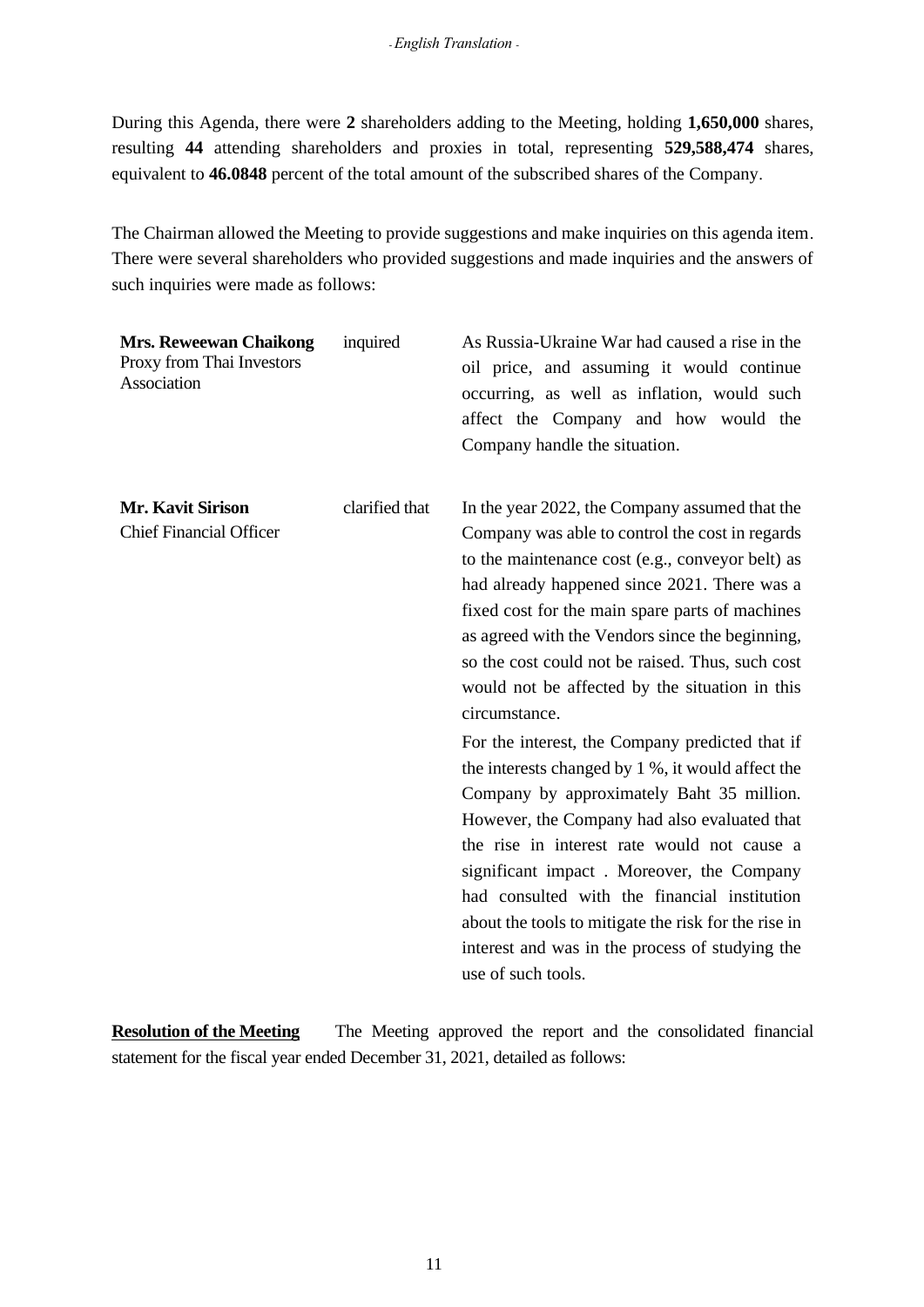| Approval    |          | 528,076,174 votes, Equivalent to         | 100.00 | $\%$ |
|-------------|----------|------------------------------------------|--------|------|
| Disapproval | $\theta$ | votes, Equivalent to                     | 0.00   | $\%$ |
| Abstention  |          | 1,512,300 votes, Not constituted as vote |        |      |
| Voided      | $\Omega$ | votes, Not constituted as vote           |        |      |
| Total (44)  |          | 529,588,474 votes, Equivalent to         | 100.00 | $\%$ |

**Resolution** This agenda item required a majority vote of shareholders who attended the Meeting and cast their votes, **excluding** abstentions from the calculation base.

# **Agenda 5 To consider and acknowledge the allocation of profit from the Company's operating performance for the fiscal year ended December 31, 2021 as a legal reserve and the dividend payment from the Company's operating performance for the fiscal year ended December 31, 2021**

The Moderator reported to the Meeting that there would be an allocation of profit from the Company's operating result of the fiscal year ended December 31, 2021 as the legal reserve in the amount of Baht 20,265,723, equaling 6 percent of the net profit for the fiscal year ended December 31, 2021, and there would be a dividend payment for the fiscal year ended December 31, 2021 to the shareholders whose names appeared in the book of shareholders' registration on April 1, 2022, which is the date that the Board of Directors stipulated as the record date for the list of shareholders who would be entitled to receive such dividend payment at the rate of Baht 0.08 per share, totaling dividends in the amount of Baht 91,932,800 on May 11, 2022.

The Board of Directors then agreed to propose the Meeting to consider the allocation of profit from the Company's operating performance for the fiscal year ended December 31, 2021 as a legal reserve and the dividend payment from the Company's operating performance for the fiscal year ended December 31, 2021.

The Chairman allowed the Meeting to provide suggestions and make inquiries on this agenda item. There were several shareholders who provided suggestions and made inquiries and the answers of such inquiries were given as follows:

| Mr. Noppadol Wattanapisit                                  | inquired | As the Company had made a high net profit                                                             |
|------------------------------------------------------------|----------|-------------------------------------------------------------------------------------------------------|
| A shareholder attending in person                          |          | over the past year, why the Company<br>decreased the rate of dividend payment.                        |
| <b>M.R. Pridiyathorn Devakula</b><br>Chairman of the Board |          | clarified that Due to the uncertain global situation, the<br>Company thought it was important to keep |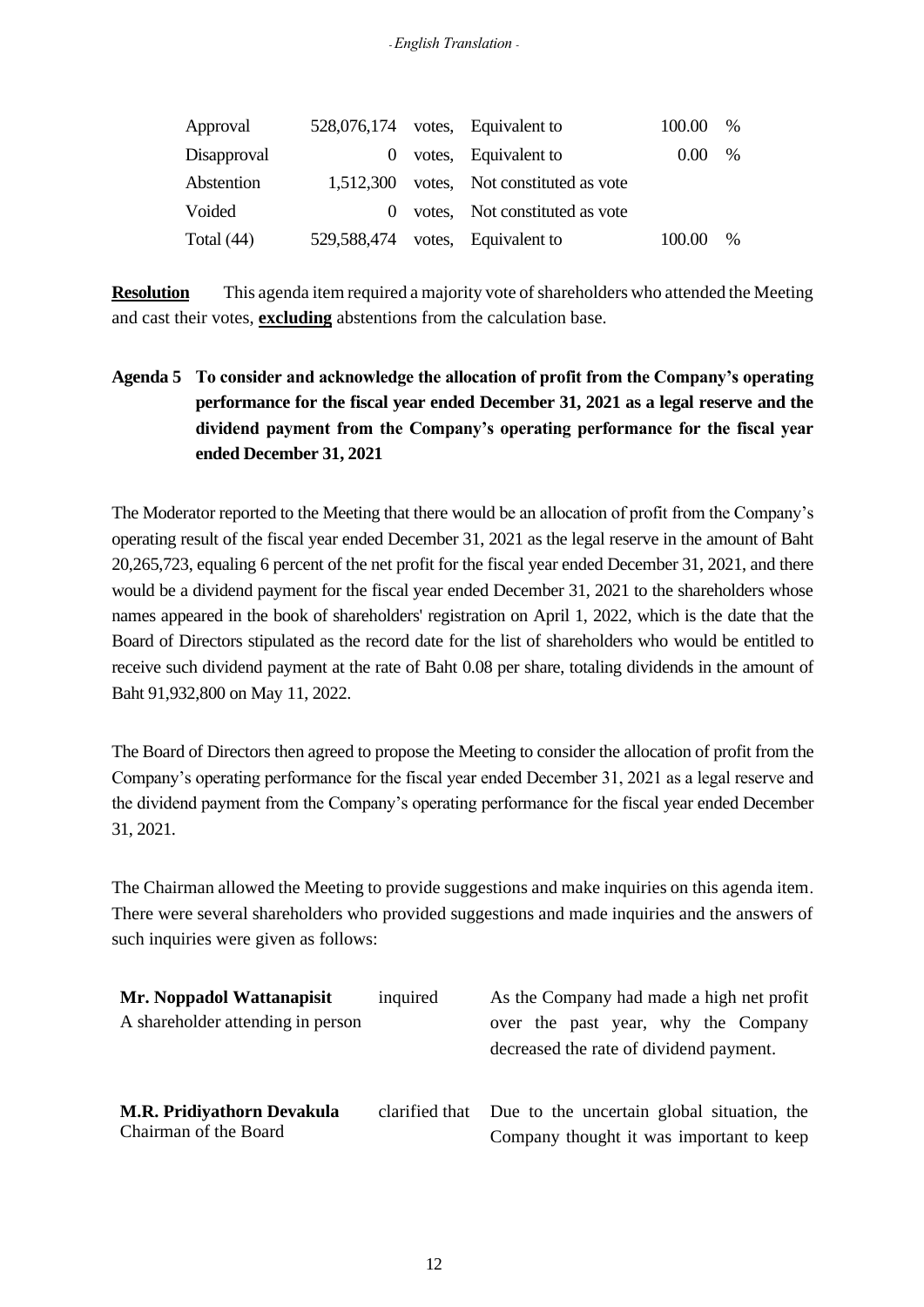such money for the sake of the Company's security.

**Resolution of the Meeting** The Meeting approved the allocation of profit as a legal reserve from the Company's operating performance for the fiscal year ended December 31, 2021 and the dividend payment from the Company's operating performance for the fiscal year ended December 31, 2021, detailed as follows:

1. Approved the allocation of profit as a legal reserve from the Company's operating performance for the fiscal year ended December 31, 2021, as the legal reserve in the amount of Baht 20,265,723, equaling 6 percent of the net profit for the fiscal year ended December 31, 2021

| Approval     | 529,588,474 | votes. | Equivalent to           | 100.0000 | $\%$ |
|--------------|-------------|--------|-------------------------|----------|------|
| Disapproval  |             | votes. | Equivalent to           | 0.0000   | $\%$ |
| Abstention   |             | votes. | Not constituted as vote |          |      |
| Voided       |             | votes. | Not constituted as vote |          |      |
| Total $(44)$ | 529,588,474 | votes. | Equivalent to           | 100.0000 | $\%$ |

2. Approved dividend payment from the Company's operating performance for the fiscal year ended December 31, 2021, to the shareholders whose names appeared in the book of shareholders' registration on April 1, 2022, which is the date that the Board of Directors stipulated as the record date for the list of shareholders who shall be entitled to receive such dividend payment at the rate of Baht 0.08 per share, totaling dividends in the amount of Baht 91,932,800 on May 11, 2022

| Approval     | 528, 513, 174 | votes. | Equivalent to           | 99.7900  | $\%$ |
|--------------|---------------|--------|-------------------------|----------|------|
| Disapproval  | 1,075,300     | votes. | Equivalent to           | 0.2030   | $\%$ |
| Abstention   |               | votes, | Not constituted as vote |          |      |
| Voided       | $\theta$      | votes, | Not constituted as vote |          |      |
| Total $(44)$ | 529,588,474   | votes. | Equivalent to           | 100.0000 | $\%$ |

**Resolution** This agenda item required a majority vote of shareholders who attended the Meeting and cast their votes, **excluding** abstentions from the calculation base.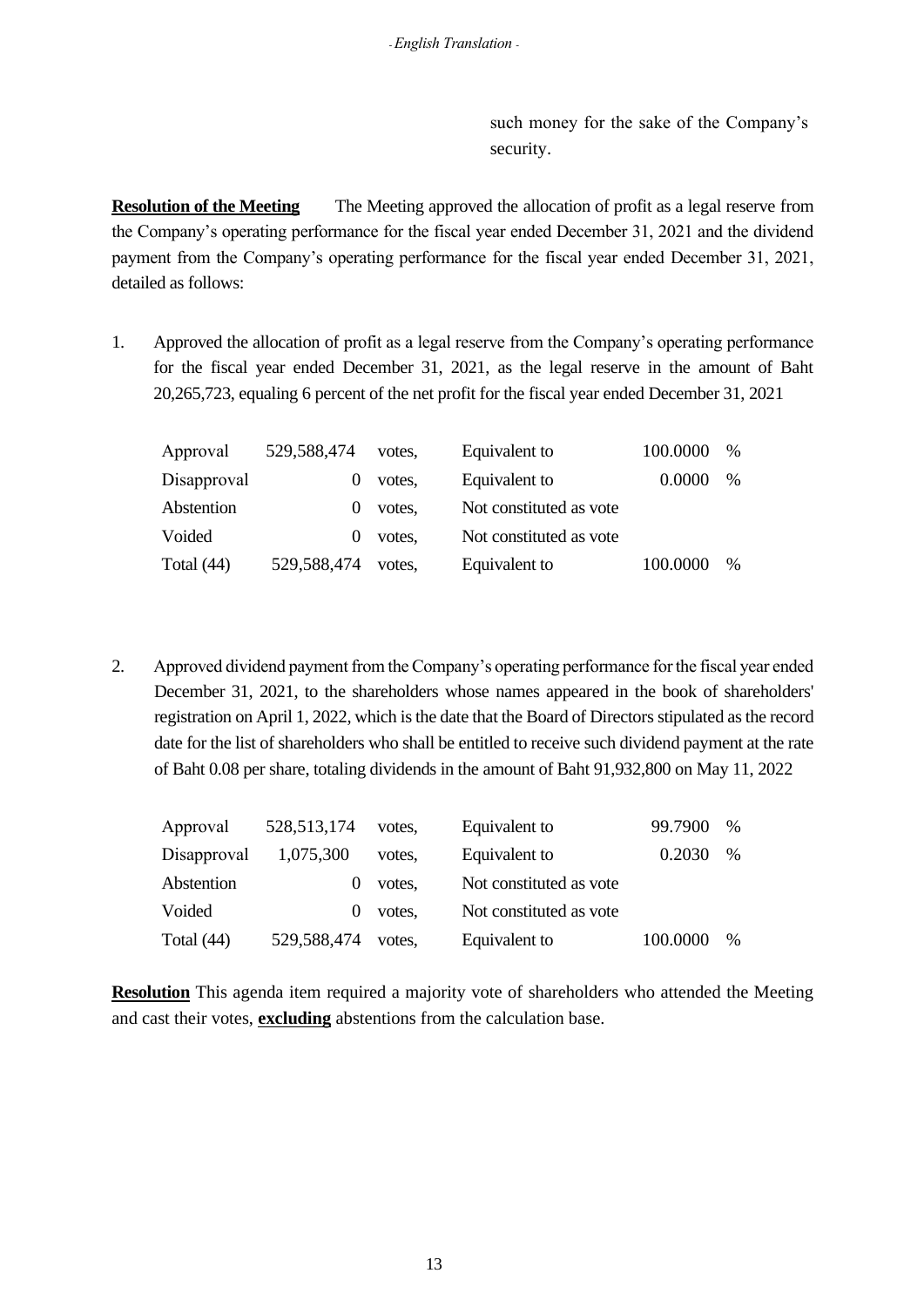# **Agenda 6 To consider and acknowledge the election of four directors who will retire by rotation as the Company's directors to resume their position for another term**

The Moderator informed the Meeting that in compliance with Section 71 of the Public Companies Limited Act B.E. 2535 and Article 17. of Company's Article of Association, at least one-third (1/3) of the total members of the directors had to retire by rotation and if it was impossible for the number of directors to be divided into three, the number nearest to one-third had to retire and the retired directors would be eligible for re-election. The directors who would retire in the first and second year after the registration of the Company would be selected by drawing lots. In the subsequent years, the directors who had held office longest would retire. At the 2022 Annual General Meeting of Shareholders, there were 4 directors who were due to retire by rotation as follows:

|    | 1) Mr. Noppun Muangkote |                       | Vice Chairman of the Board /<br><b>Chairman of Executive Director</b>                           |
|----|-------------------------|-----------------------|-------------------------------------------------------------------------------------------------|
| 2) | Mr. Kavit Sirison       |                       | Director / Executive Director / Risk<br>Management Director / Chief<br><b>Financial Officer</b> |
| 3) | Mr. Chalee              | Ruksuthee             | Director                                                                                        |
|    |                         | Mr. Pichet Mahunsukon | <b>Independent Director</b>                                                                     |

In this regard, the Board, which was exclusive of the Directors who had a conflict of interest in this matter, had reviewed the qualifications of the directors who would retire by rotation at the 2022 Annual General Meeting of Shareholders and viewed that these 4 directors had full qualification, did not possess any prohibited characteristics under laws and well and carefully performed their duties. Therefore, it was deemed appropriate to propose the Annual General Meeting of Shareholders consider and approve re-election of the said directors who would retire by rotation to be The Company's directors for another term, the details of which are as shown in **Enclosure 3**.

The Chairman allowed the Meeting to provide suggestion and make inquiries on this agenda item. However, there were no shareholders who provided suggestions and made inquiries. Therefore, the Chairman proposed to the Meeting to cast their votes on this agenda item.

**Resolution of the Meeting** The Meeting approved the election of 1) Mr. Noppun Muangkote, 2) Mr. Kavit Sirison, 3) Mr. Chalee Ruksuthee, and 4) Mr. Pichet Mahunsukon who would retire by rotation as The Company's directors for another term of office, by electing individually, detailed as follows:

1) Approved the election Mr. Noppun Muangkote as Vice Chairman of the Board / Chairman of Executive Director, detailed as follows: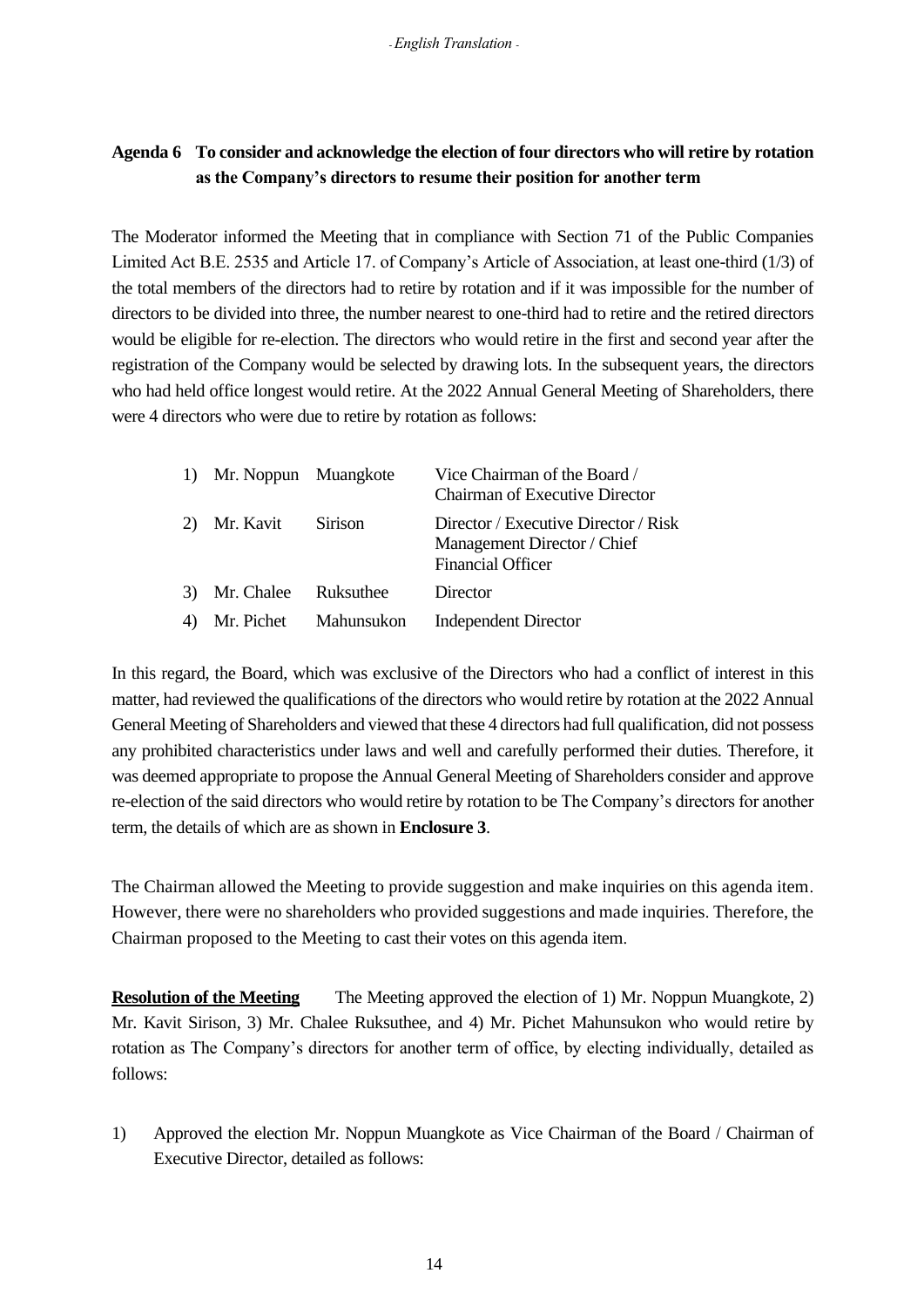| Approval     | 502,346,074 | votes. | Equivalent to           | 97.7500  | $\%$ |
|--------------|-------------|--------|-------------------------|----------|------|
| Disapproval  | 11,541,400  | votes. | Equivalent to           | 2.2500   | $\%$ |
| Abstention   | 15,701,000  | votes. | Not constituted as vote |          |      |
| Voided       |             | votes. | Not constituted as vote |          |      |
| Total $(44)$ | 529,588,474 | votes. | Equivalent to           | 100.0000 | $\%$ |

2) Approved the election Mr. Kavit Sirison as Director / Executive Director / Risk Management Director / Chief Financial Officer, detailed as follows:

| Approval     | 508,724,874 votes, |        | Equivalent to           | 97.7800  | $\%$ |
|--------------|--------------------|--------|-------------------------|----------|------|
| Disapproval  | 11,541,400         | votes. | Equivalent to           | 2.2200   | $\%$ |
| Abstention   | 9,322,200          | votes. | Not constituted as vote |          |      |
| Voided       |                    | votes, | Not constituted as vote |          |      |
| Total $(44)$ | 529,588,474        | votes. | Equivalent to           | 100.0000 | $\%$ |

3) Approved the election Mr. Chalee Ruksuthee as Director, detailed as follows:

| Approval     | 517,972,074 | votes. | Equivalent to           | 97.7800  | $\%$ |
|--------------|-------------|--------|-------------------------|----------|------|
| Disapproval  | 11,541,400  | votes. | Equivalent to           | 2.1800   | $\%$ |
| Abstention   | 75,000      | votes. | Not constituted as vote |          |      |
| Voided       | $\theta$    | votes, | Not constituted as vote |          |      |
| Total $(44)$ | 529,588,474 | votes. | Equivalent to           | 100.0000 | $\%$ |

4) Approved the election Mr. Pichet Mahunsukon as Independent Director, detailed as follows

| Approval     | 518,047,074 | votes. | Equivalent to           | 97.8200  | $\%$          |
|--------------|-------------|--------|-------------------------|----------|---------------|
| Disapproval  | 11,541,400  | votes. | Equivalent to           | 2.1800   | $\%$          |
| Abstention   |             | votes, | Not constituted as vote |          |               |
| Voided       |             | votes, | Not constituted as vote |          |               |
| Total $(42)$ | 529,588,474 | votes. | Equivalent to           | 100.0000 | $\frac{0}{0}$ |

**Resolution** This agenda item required a majority vote of shareholders who attended the Meeting and cast their votes, **excluding** abstentions from the calculation base.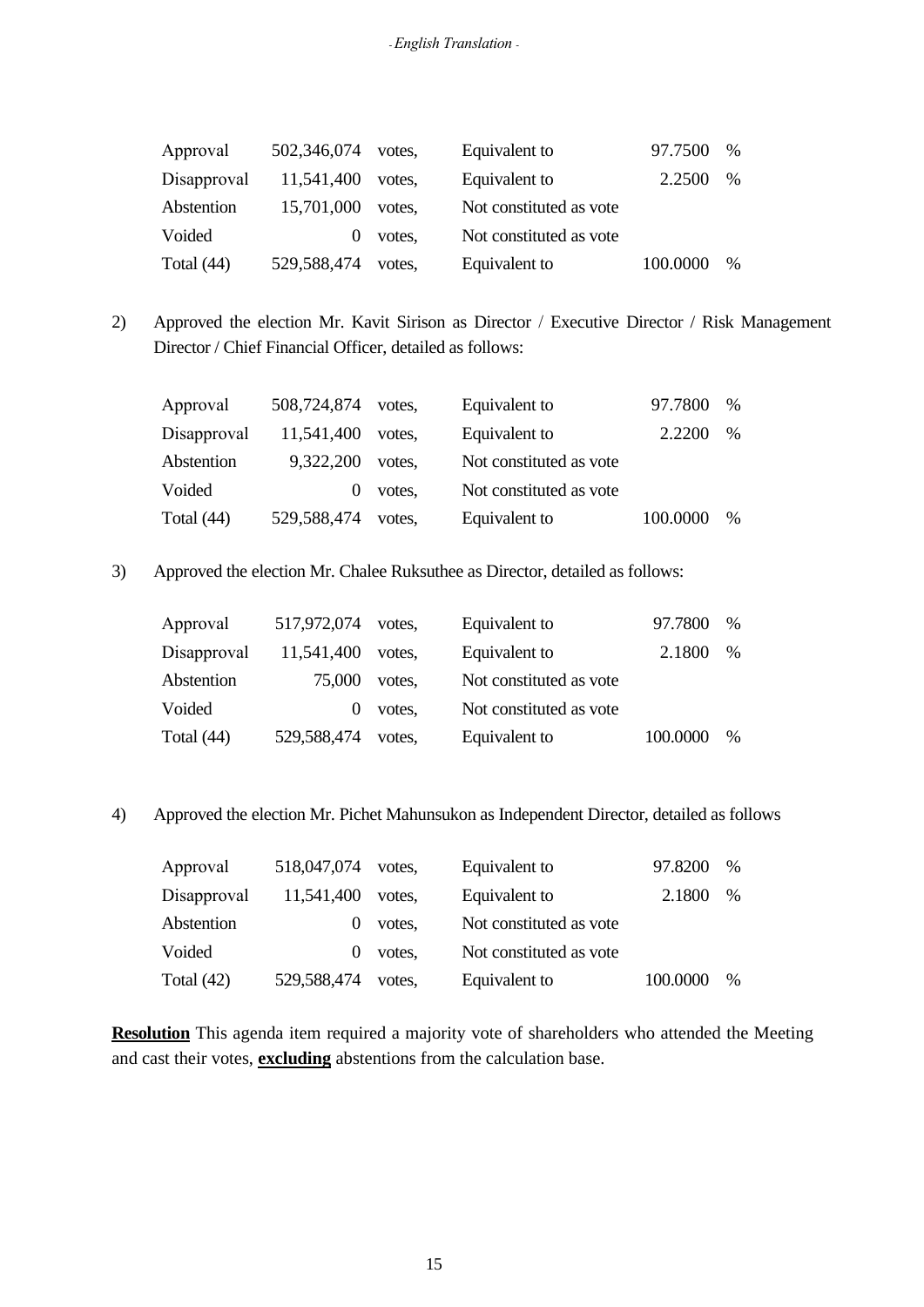## **Agenda 7 To consider and acknowledge the remuneration of the Board of Directors for 2022**

The Chairman informed the Meeting that in compliance with Section 90 of the Public Companies Limited Act B.E. 2535 and Article 22. of Company's Articles of Association, The Company's directors were eligible to receive remuneration from the Company in the form of reward, meeting allowance, per diem, bonus or in other forms of benefits as determined by the shareholders' meeting. In addition, such distribution of remuneration would be specified in a fixed amount, or in principle, or the remuneration criteria prescribed applicable from time to time or applicable until the shareholders' meeting resolved to change such. Moreover, the directors would be entitled to receive any other welfare according to The Company's rules considering the propriety of the remuneration of the directors by taking into account the duties and responsibilities of the Board of Directors and comparison with the same industry and with the similar size. It was deemed appropriate to propose the 2022 Annual General Meeting to approve remuneration of the Board of Directors for 2022 not exceeding Baht 5,000,000 as details below:

| <b>Remuneration of the Board of</b><br><b>Directors</b> | <b>Year 2022</b><br>(Proposed year)    | <b>Year 2021</b>                            |
|---------------------------------------------------------|----------------------------------------|---------------------------------------------|
| Chairman of the Board                                   | 40,000 Baht/month                      | 40,000 Baht/month                           |
| Chairman of the Audit Committee                         | 25,000 Baht/month                      | 25,000 Baht/month                           |
| <b>Non-Executive Director</b>                           | 15,000 Baht/month                      | 15,000 Baht/month                           |
| <b>Executive Director</b>                               |                                        |                                             |
| <b>Meeting Allowances</b>                               |                                        |                                             |
| Non-Executive Director                                  | 15,000 Baht/meeting                    | 15,000 Baht/meeting                         |
| Member of the Audit Committee                           | 10,000 Baht/meeting                    | 10,000 Baht/meeting                         |
| <b>Executive Director</b>                               | 8,000 Baht/meeting                     | 8,000 Baht/meeting                          |
| <b>Total Remuneration for</b><br><b>Approval</b>        | <b>Not exceeding Baht</b><br>5,000,000 | <b>Not exceeding Baht</b><br>5,000,000      |
|                                                         |                                        | (Actual remuneration was<br>Baht 2,625,000) |

The Moderator informed the Meeting that the remuneration of the Board of Directors for 2022 was the same as the remuneration of the Board of Directors for 2021, which did not exceed Baht 5,000,000. However, the Chairman further informed the Meeting that the exact amount of the payment of the remuneration of the Board of Directors for 2021 was only Baht 2,625,000. Despite the increased net profit over the past year, there was no increased dividend payment for shareholders, so the remuneration of the Board of Directors would not be increased either .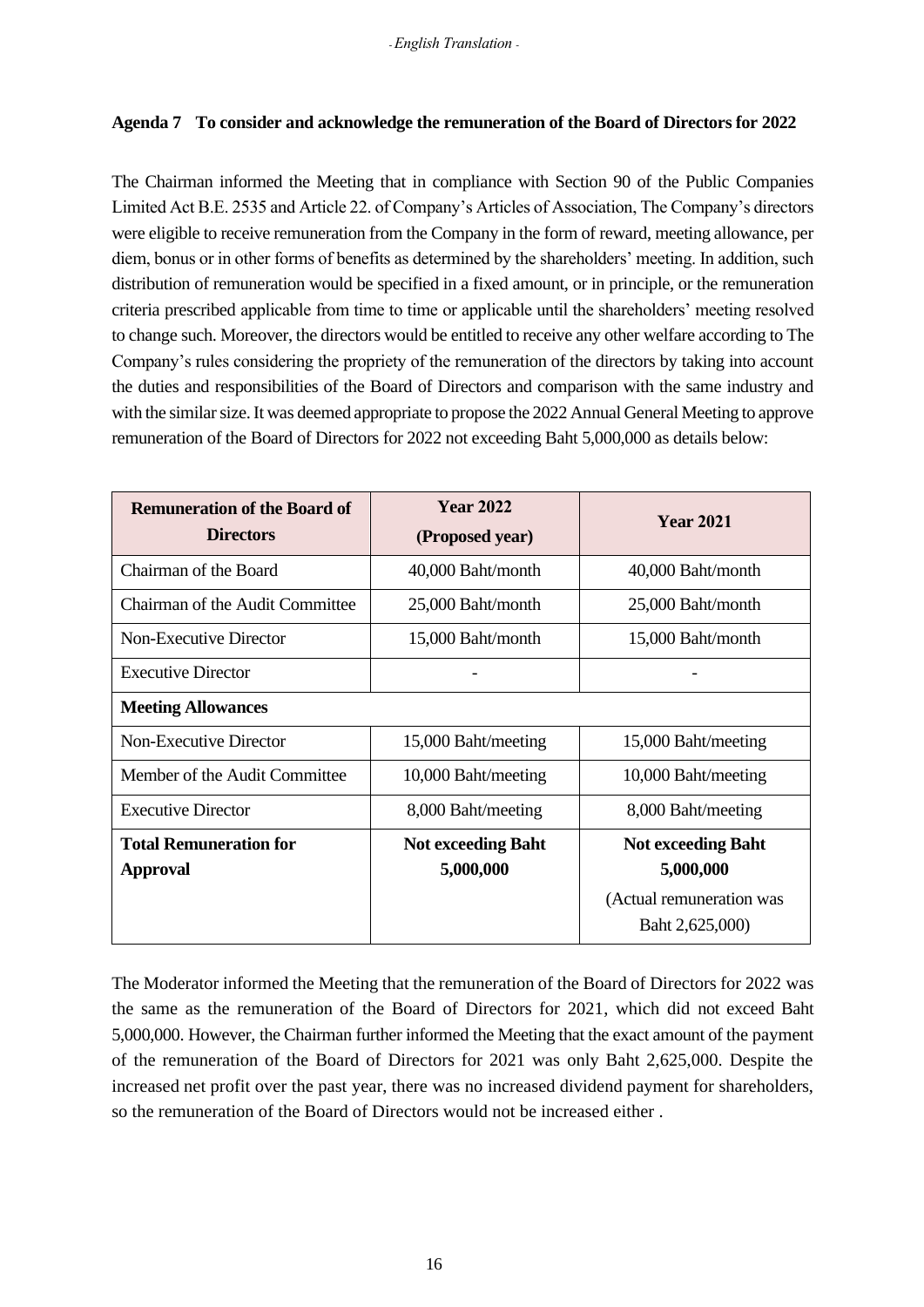The Chairman allowed the Meeting to provide suggestion and make inquiries on this agenda item. However, there were no shareholders who provided suggestions and made inquiries. Therefore, the Chairman proposed to the Meeting to cast their votes on this agenda item.

**Resolution of the Meeting** The Meeting approved the remunerations of the Board of Directors for 2022, detailed as follows:

| Approval     | 428,343,049 | votes. | Equivalent to           | 80.8800  | $\frac{0}{0}$ |
|--------------|-------------|--------|-------------------------|----------|---------------|
| Disapproval  |             | votes. | Equivalent to           | 0.0000   | $\%$          |
| Abstention   | 101,245,425 | votes. | Equivalent to           | 19.1200  | $\%$          |
| Voided       |             | votes, | Not constituted as vote |          |               |
| Total $(44)$ | 529,588,474 | votes. | Equivalent to           | 100.0000 | $\%$          |

**Resolution** This agenda item required not less than two-thirds (2/3) of shareholders who attended the Meeting, **including** abstentions from the calculation base.

# **Agenda 8 To consider and acknowledge the appointment of the auditors from EY Office Company Limited to be the auditors of the Company for the fiscal year ended December 31, 2022**

The Chairman clarified to the Meeting that in compliance with Section 120 of the Public Companies Limited Act B.E. 2535, the Annual General Meeting of Shareholders had to appoint the external auditors and determine the audit fee of the Company every fiscal year. The Audit Committee deemed appropriate to propose the Board of Directors to consider and appoint the auditors from EY Office Company Limited as the 2022 external auditors of Company, as follows:

| 1) Mr. Vatcharin             | Pasarapongkul Certified Public Accountant No. 6660 and/or |  |
|------------------------------|-----------------------------------------------------------|--|
| 2) Ms. Waraporn Prapasirikul | Certified Public Accountant No. 4579 and/or               |  |
| 3) Ms. Isaraporn Wisutthiyan | Certified Public Accountant No. 7480                      |  |

Furthermore, the Audit Committee has considered the audit fee of the Company for the fiscal year ended on December 31, 2022 and viewed that the proposed audit fee was suitable to the scope of services. It was deemed appropriate to propose the 2022 Annual General Meeting of Shareholders to consider and approve the audit fee for the fiscal year ended on December 31, 2022 in the amount of Baht 1,700,000, increasing by Baht 100,000 from 2021. The said audit fee is exclusive of other fees (Non-audit service fee), which would be billed per actual cost (if any), the details of which are as below:

*unit : Baht*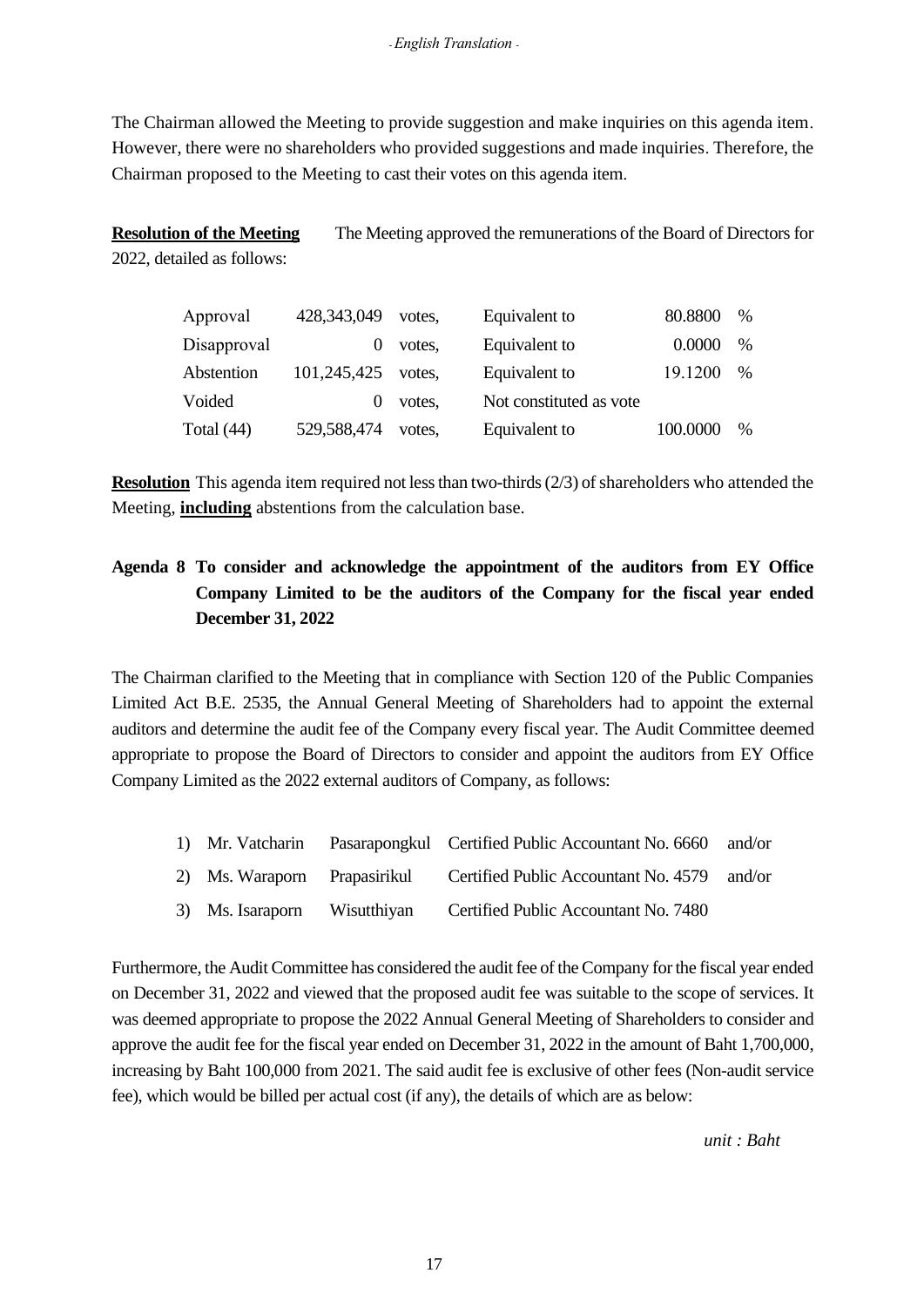| <b>Audit Fee</b>                                                                                  | <b>Year 2022</b><br>(Proposed Year) | <b>Year 2021</b> |
|---------------------------------------------------------------------------------------------------|-------------------------------------|------------------|
| Audit Fees for annual financial statement<br>and quarterly financial statements of the<br>Company | 1,700,000                           | 1,600,000        |

It was deemed appropriate to propose the Meeting to appoint the auditors from EY Office Company Limited for the fiscal year ended on December 31, 2022, and fix the audit fee in the amount not exceeding Baht 1,700,000.

The Chairman allowed the Meeting to provide suggestion and make inquiries on this agenda item. However, there were no shareholders who provided suggestions and made inquiries. Therefore, the Chairman proposed to the Meeting to cast their votes on this agenda item.

**Resolution of the Meeting** The Meeting approved the appointment of the auditor and to fix the audit fee not exceeding Baht 1,700,000 for 2022, detailed as follows:

| Approval     | 529,588,474 | votes. | Equivalent to           | 100.0000 | $\%$ |
|--------------|-------------|--------|-------------------------|----------|------|
| Disapproval  |             | votes. | Equivalent to           | 0.0000   | $\%$ |
| Abstention   |             | votes. | Not constituted as vote |          |      |
| Voided       |             | votes. | Not constituted as vote |          |      |
| Total $(44)$ | 529,588,474 | votes. | Equivalent to           | 100.0000 | $\%$ |

**Resolution** This agenda item required a majority vote of shareholders who attended the Meeting and cast their votes, **excluding** abstentions from the calculation base.

**Agenda 9 To consider and acknowledge the decrease of the Company's registered capital by cutting off remaining ordinary shares from unexercised ESOP Warrant amounting to 840,000 shares, resulting in the remaining registered shares amounting to 1,149,160,000 shares and the amendment of Clause 4. of the Memorandum of Association to be in line with the decrease of the Company's registered capital**

The Chairman invited the Moderator to report the details about the decrease of the Company's registered capital to the Meeting. The Moderator reported to the Meeting that referring to the resolution of the Extraordinary General Meeting of Shareholders 1/2016, held on July 15, 2016, such meeting approved to increase the Company's registered capital for supporting the use of ESOP Warrants that were issued and offered to the Directors and the Company's employees for 20,000,000 shares, specifying the last of exercising the warrants on October 11, 2022, after exercising e the warrants and registering the paid-up share capital. At present, the Company had unexercised warrants for 840,000 shares. In order to comply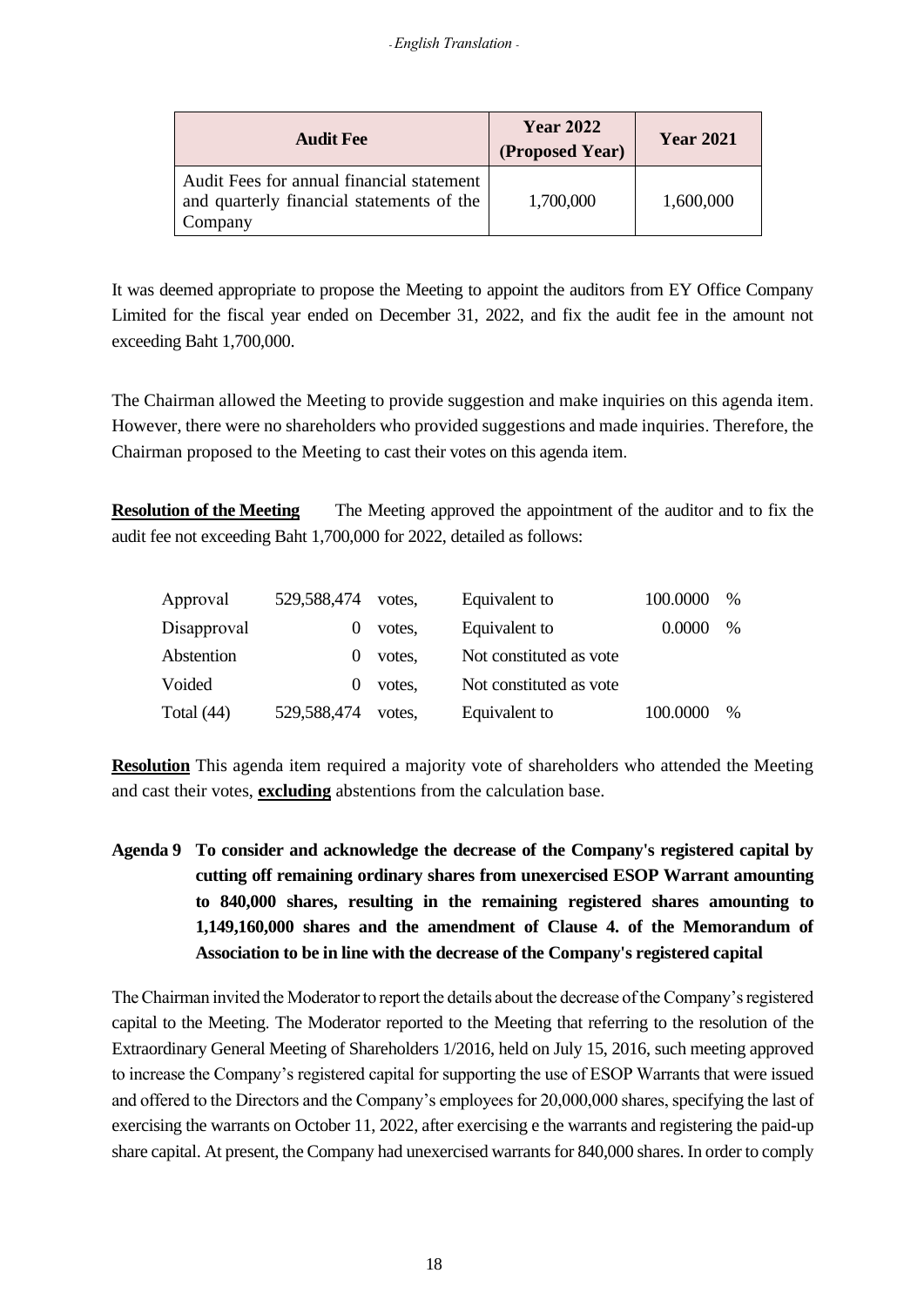with the law, it was deemed appropriate to propose the Meeting to consider the decrease of the Company's registered capital by cutting off remaining ordinary shares from unexercised ESOP Warrants amounting to 840,000 shares, resulting in the remaining registered shares amounting to 1,149,160,000 shares and the amendment of Clause 4. of the Memorandum of Association to be in line with the decrease of the Company's registered capital, detailed as follows:

| Clause 4. | <b>Registered Capital</b><br>Amount | 1,149,160,000 | <b>Baht</b> |
|-----------|-------------------------------------|---------------|-------------|
|           | Consisting of                       | 1,149,160,000 | shares      |
|           | With value per share of             | 1.00          | <b>Baht</b> |
|           | Which consisted of                  |               |             |
|           | Common stock                        | 1,149,160,000 | shares      |
|           | Preferred shares                    |               | shares      |

The Chairman allowed the Meeting to provide suggestion and make inquiries on this agenda item. However, there were no shareholders who provided suggestions and made inquiries. Therefore, the Chairman proposed to the Meeting to cast their votes on this agenda item.

**Resolution of the Meeting** The Meeting approved the decrease of the Company's registered capital and the amendment of Clause 4. (registered capital) of the Memorandum of Association, detailed as follows:

| Approval     | 529,588,474 | votes. | Equivalent to           | 100.0000 | $\%$ |
|--------------|-------------|--------|-------------------------|----------|------|
| Disapproval  |             | votes. | Equivalent to           | 0.0000   | $\%$ |
| Abstention   |             | votes, | Not constituted as vote |          |      |
| Voided       | $\theta$    | votes, | Not constituted as vote |          |      |
| Total $(44)$ | 529,588,474 | votes. | Equivalent to           | 100.0000 | $\%$ |

**Resolution** This agenda item required not less than three-fourths (3/4) of the total votes of the shareholders who attended the Meeting, **including** abstentions from the calculation base.

# **Agenda 10 To consider and acknowledge the issuance and offering of debenture for Baht 700 million, making the total limit of debentures at any time not exceeding Baht 2,300 million**

The Chairman reported to the Meeting that in order to prepare the Company to be in accordance with future growth and investment plans, the Company's executive had the opinion and proposed to the Meeting that the Company should increase funding options through an issuance and offering of the Company's debentures referring to the resolution of the 2021 Annual General Meeting, 22 April 2021,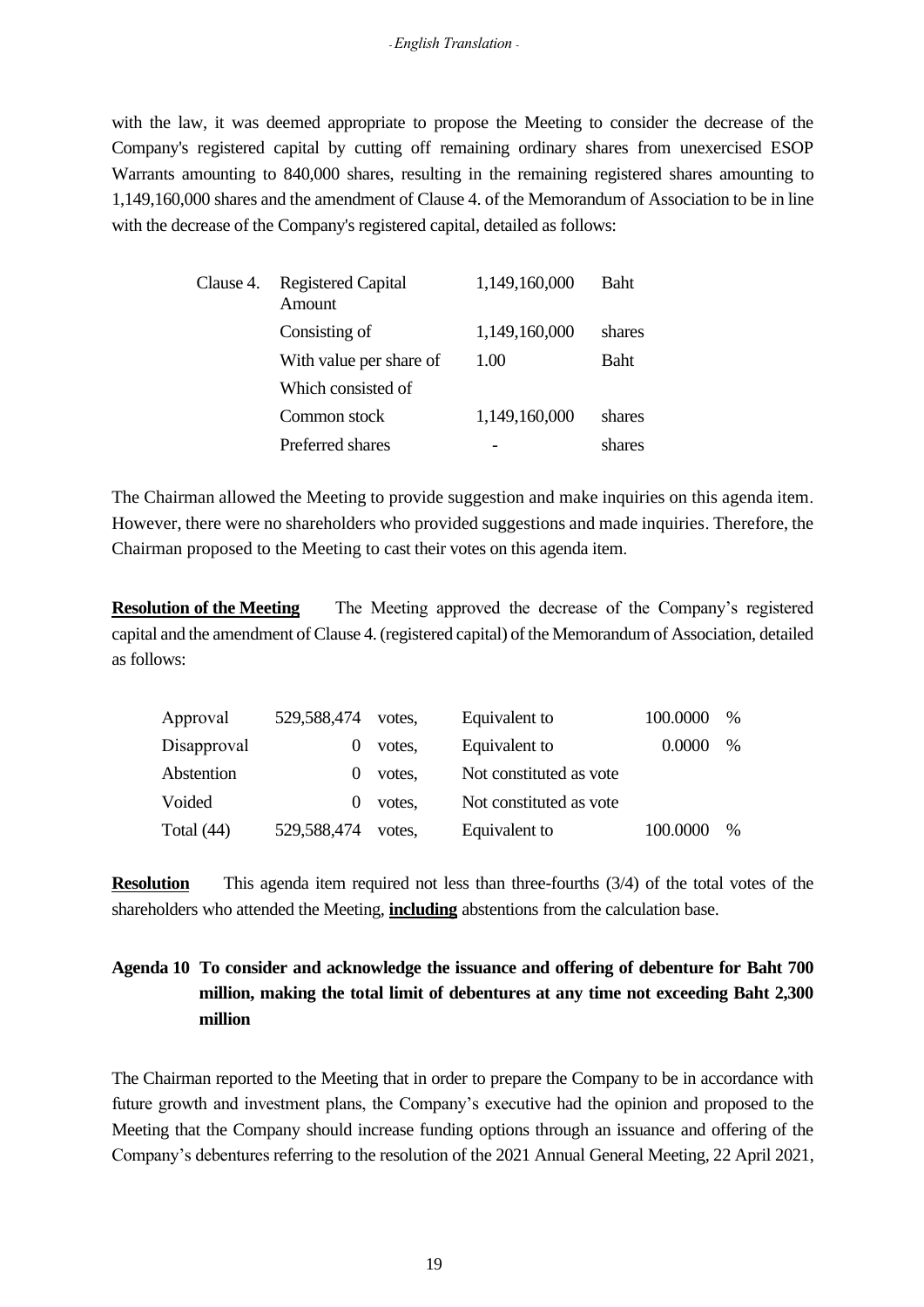which agreed that the total amount of all debentures should not exceed Baht 1,600 Million, in which on February 28, 2021, the Company had the outstanding amount of the issued and paid-up debentures in total at Baht 1,600 Million. It was deemed appropriate to propose the Meeting to consider the issuance and offering of debenture for Baht 700 million, making the total limit of debentures at any time not exceeding Baht 2,300 million and propose to the Board of Director to consider and approve an issuance and offering of the Company's debentures.

The Board of Director proposed to the Meeting to consider and approve the issuance and offering of debenture for Baht 700 million, making the total limit of debentures at any time not exceeding Baht 2,300 million.

The Chairman allowed the Meeting to provide suggestion and make inquiries on this agenda item. However, there were no shareholders who provided suggestions and made inquiries. Therefore, the Chairman proposed to the Meeting to cast their votes on this agenda item.

**Resolution of the Meeting** The Meeting approved the issuance and offering of debenture for Baht 700 million, making the total limit of debentures at any time not exceeding Baht 2,300 million, detailed as follows:

| Approval     | 529,588,474 | votes. | Equivalent to           | 100.0000 | $\%$ |
|--------------|-------------|--------|-------------------------|----------|------|
| Disapproval  |             | votes. | Equivalent to           | 0.0000   | $\%$ |
| Abstention   |             | votes. | Not constituted as vote |          |      |
| Voided       |             | votes, | Not constituted as vote |          |      |
| Total $(44)$ | 529,588,474 | votes. | Equivalent to           | 100.0000 | $\%$ |

**Resolution** This agenda item required not less than three-fourths (3/4) of the total votes of the shareholders who attended the Meeting, **including** abstentions from the calculation base.

**Agenda Item 11 To consider other matters (If any)**

There were several shareholders who provided suggestions and made inquiries and the answers of such inquiries were made as the following summary:

| Mr. Noppadol Wattanapisit  | inquired | Why in 2022, the company tended to    |
|----------------------------|----------|---------------------------------------|
| A shareholder attending in |          | have a high volume of expenses as in  |
| person                     |          | Quarter 4 of 2021, Mae Moh 8 project  |
|                            |          | from the maintenance fee of the       |
|                            |          | replacement<br>belt<br>conveyor<br>at |
|                            |          | approximately Baht 185 million?       |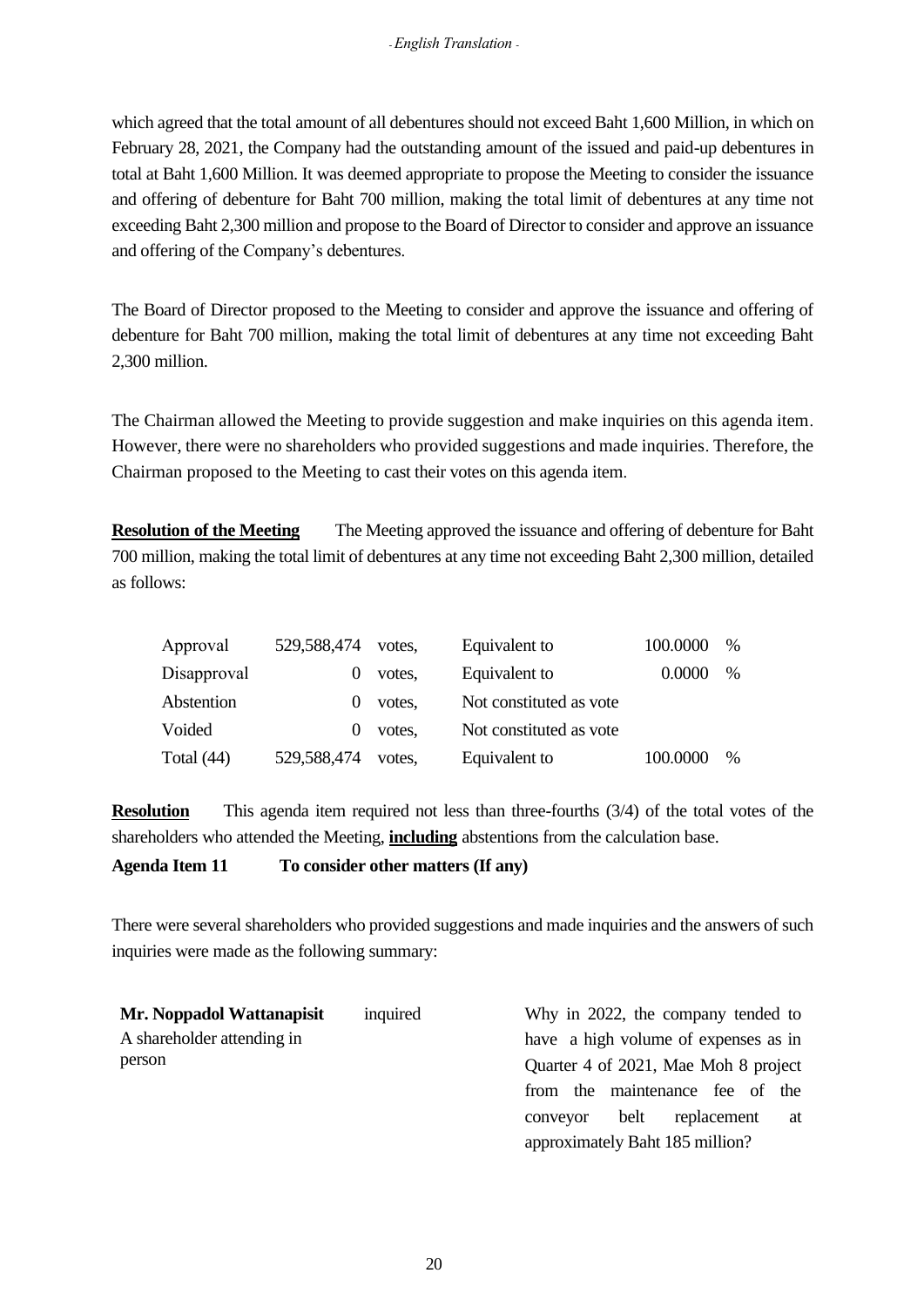| <b>Mr. Sasavat Sirison</b><br><b>Chief Executive Officer</b>      | clarified that         | In the past year, there was a high volume<br>of expenses of Baht 400 million, which<br>exceeded 2022 by about Baht 100<br>million. However, besides what was<br>said, no such expenses would be held in<br>2022.                                                                                  |
|-------------------------------------------------------------------|------------------------|---------------------------------------------------------------------------------------------------------------------------------------------------------------------------------------------------------------------------------------------------------------------------------------------------|
| Mr. Noppadol Wattanapisit<br>A shareholder attending in<br>person | inquired               | If the Company could provide the<br>progress of and update on the Build,<br>Lease, and Transfer project (BLT)?                                                                                                                                                                                    |
| <b>Mr. Sasavat Sirison</b><br><b>Chief Executive Officer</b>      | clarified that         | The Build, Lease, and Transfer project<br>(BLT) was well done with regards the<br>contract and in the negotiation process<br>with the Suppliers for purchasing and<br>installing supplies at the end of this year.<br>Also, negotiations had already been<br>made with the financial institution. |
| <b>Mr. Kavit Sirison</b><br><b>Chief Financial Officer</b>        | further clarified that | The construction period (3 years) was<br>the time to realize the cost and income in<br>terms of the percentage of completion<br>method, but if getting into the executing<br>period, the rental fee would be taken<br>part.                                                                       |
| Mr. Noppadol Wattanapisit<br>A shareholder attending in<br>person | inquired               | If the Company had any solution for<br>access in Myanmar for the recent rapid<br>rise of the coal price situation.                                                                                                                                                                                |
| <b>M.R. Pridiyathorn Devakula</b><br>Chairman of the Board        | clarified that         | The Company was willing to return to<br>operatethe project in Myanmar if<br>possible, but unfortunately, due to the<br>situation in Myanmar being uncertain<br>and everything being shut down, nobody<br>could communicate to one another. It                                                     |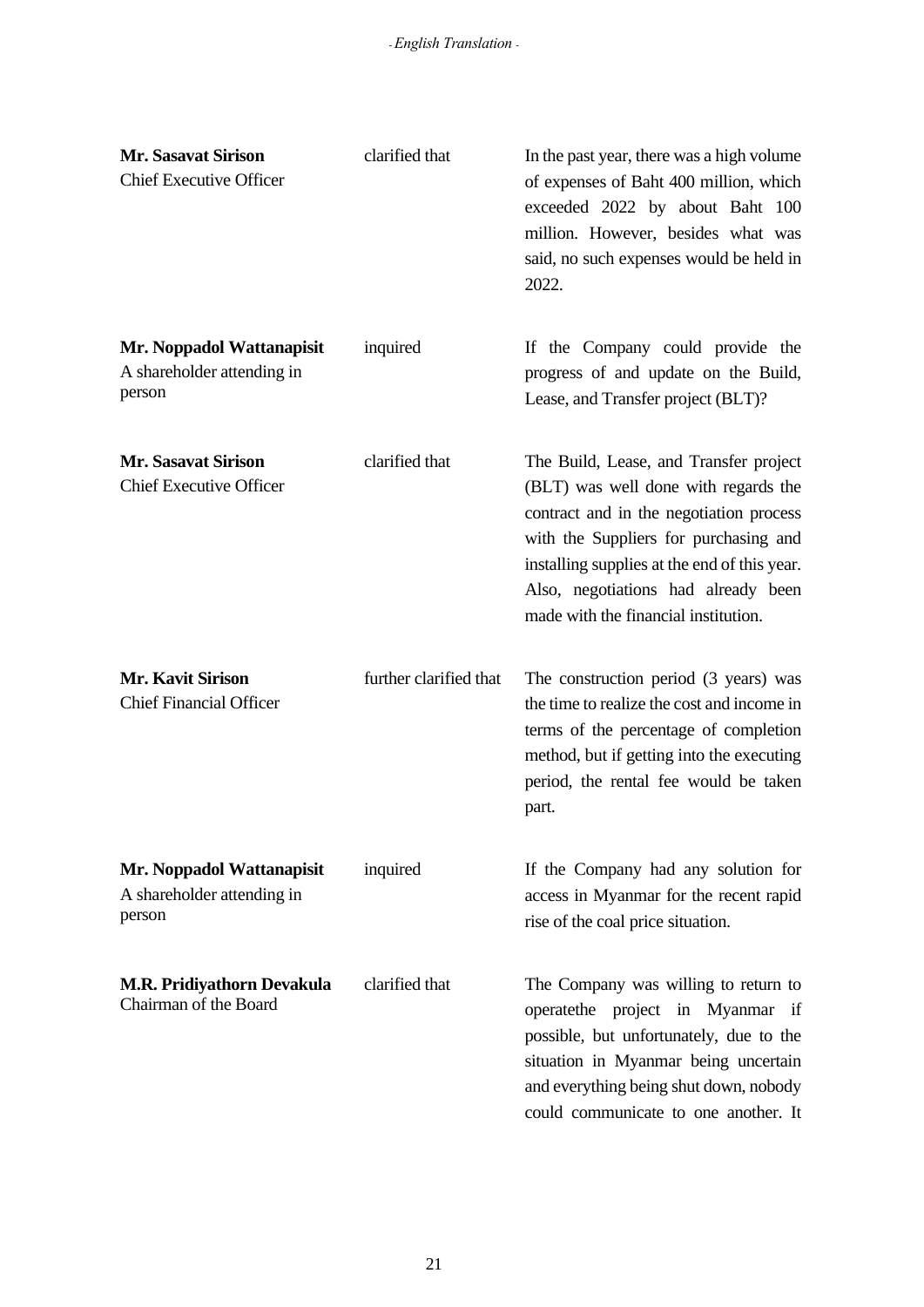was a situation which the Company could not control.

| Mr. Noppadol Wattanapisit<br>A shareholder attending in<br>person     | inquired       | If the Company could forecast when<br>Myanmar would get back on track                                                                                                                                                                                                                                                                                                                                |
|-----------------------------------------------------------------------|----------------|------------------------------------------------------------------------------------------------------------------------------------------------------------------------------------------------------------------------------------------------------------------------------------------------------------------------------------------------------------------------------------------------------|
| <b>Mr. Sasavat Sirison</b><br><b>Chief Executive Officer</b>          | clarified that | The said matter was beyond the<br>Company's knowledge as it was a<br>national political issue. However, the<br>Company hopes that the situation of<br>Myanmar to finally get back on track in<br>the near future                                                                                                                                                                                     |
| Mr. Noppadol Wattanapisit<br>A shareholder attending in<br>person     | inquired       | If the Company could give an estimation<br>of the operation performance in the<br>upcoming quarter due to the brilliant<br>operation performance in the previous<br>quarter?                                                                                                                                                                                                                         |
| <b>Mr. Sasavat Sirison</b><br><b>Chief Executive Officer</b>          | clarified that | At present, the Company's operation and<br>turnover had completely followed the<br>plan.                                                                                                                                                                                                                                                                                                             |
| <b>Mr.Sawong Kittisiripan</b><br>A shareholder attending in<br>person | inquired       | If the Company could clarify the number<br>in Note. 13 and Note. 16 of the footnotes<br>to financial statement since they were<br>inconsistent?                                                                                                                                                                                                                                                      |
| <b>Mr. Kavit Sirison</b><br><b>Chief Financial Officer</b>            | clarified that | Note. 13 was about the impairment of<br>the investment when the Company<br>in the<br>invested<br>sub-company in<br>Myanmar. Note. 16 was about an<br>advance payment for the survey and<br>development that the Company recently<br>impaired this amount in 2021 due to the<br>Company's hard time. To conclude, the<br>Company had 2 payments: 1) investing<br>in the sub-company and 2) survey and |